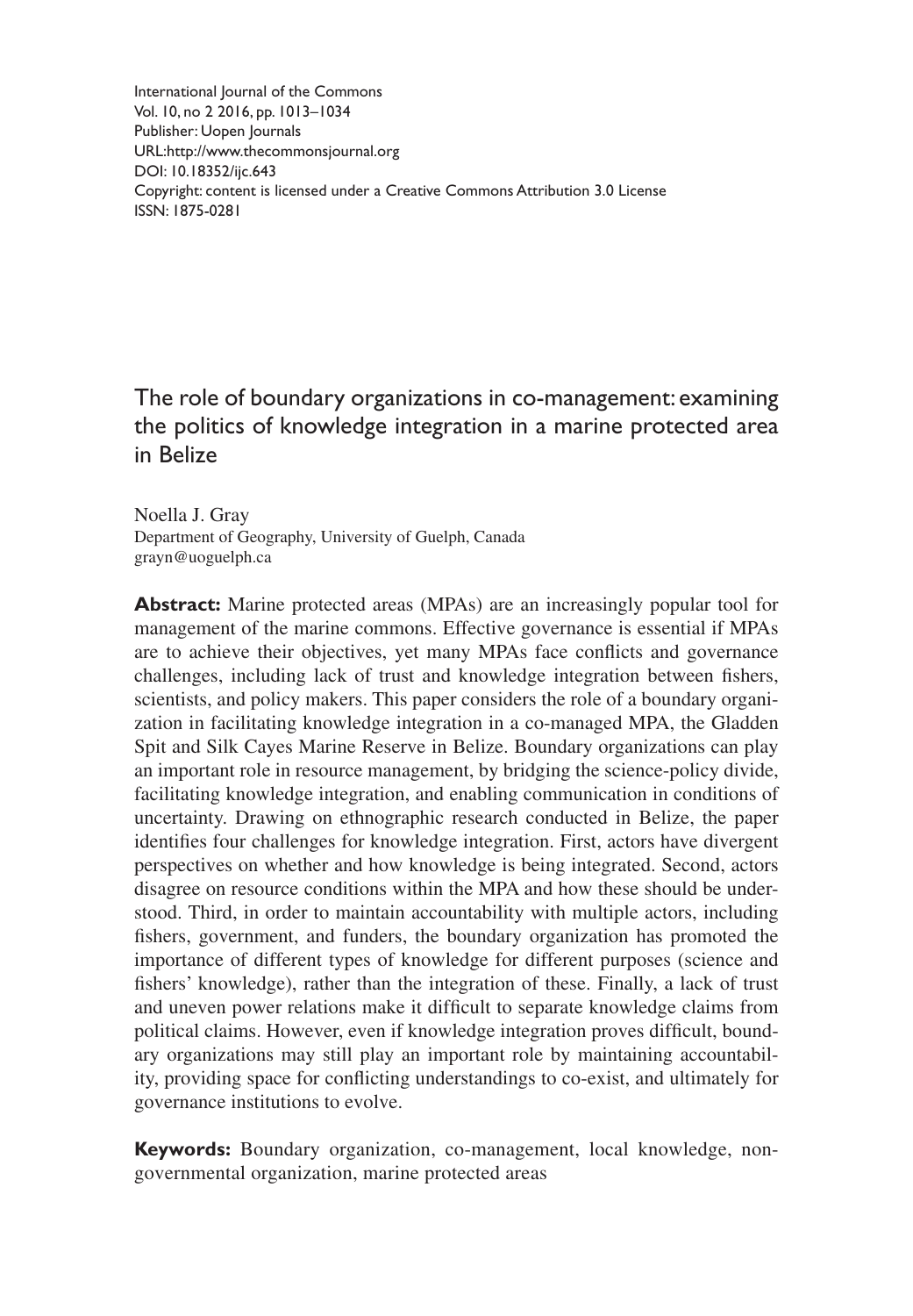**Acknowledgement:** The research reported in this paper was funded by a Social Sciences and Humanities Research Council of Canada doctoral fellowship. This research benefited from the insights and support of Lisa Campbell. The author would like to thank Roberta Hawkins, Kate Parizeau, Jennifer Silver, and three anonymous reviewers for helpful comments on earlier drafts of this paper.

## 1. Introduction

Marine protected areas (MPAs) have proliferated in recent years, the result of a coordinated global conservation effort [\(Gray 2010\)](#page-19-0).<sup>1</sup> They are designed to meet a variety of ecological objectives, including the conservation, management, or restoration of species, fisheries, habitats, ecosystems, and/or ecological services, as well as social objectives such as the alleviation of poverty in coastal communities [\(Fox et al. 2012\)](#page-18-0). However, MPAs pose significant challenges for effective governance (e.g. complex and dynamic ecosystem interactions, heterogeneous social groups with conflicting needs), which must be addressed if they are to fulfill their objectives [\(Jentoft et al. 2007](#page-19-1)). Marine protected areas represent a range of governance regimes, including customary sea tenure, community-based management, co-management, centralized state management, and private management [\(Christie and White 2007\)](#page-18-1). Co-management has been identified as one effective approach to MPA governance ([Rudd et al. 2003](#page-20-0); [Jones 2006;](#page-19-2) [Jones 2014](#page-19-3)), in part because it has the potential to enable the integration of multiple sources of knowledge ([Singleton 2000;](#page-20-1) [Wilson 2002;](#page-21-0) Moller et al. 2004).

Knowledge integration typically refers to the inclusion of both scientific and local or traditional sources of ecological knowledge in environmental management, in an ongoing process that includes discussion of epistemological differences and collective evaluation of knowledge claims by all participants ([Raymond](#page-20-2) [et al. 2010;](#page-20-2) [Bohensky and Maru 2011\)](#page-17-0). In the context of MPAs, there is evidence both for and against the possibility of successful knowledge integration. [Aswani](#page-17-1) [and Weiant \(2004\),](#page-17-1) for example, describe a community-based MPA in the Solomon Islands where both scientific knowledge and indigenous women's knowledge were successfully incorporated into MPA design and management. Similarly, [Ban et al.](#page-17-2) [\(2009](#page-17-2)) demonstrate a method for successfully integrating indigenous knowledge and interests with scientific data in MPA planning, drawing on interviews with knowledgeable resource users as well as scientific priorities identified through a decision-support tool. In contrast, [Walley \(2002\)](#page-20-3) and [Evans et al. \(2011\)](#page-18-2) describe the difficulty of integrating local knowledge in MPAs in Tanzania and Kenya, respectively, amidst ongoing power struggles, class conflicts, and lack of trust. In reviewing the MPA literature, Ferse et al. (2010) argue that local ecological

<sup>&</sup>lt;sup>1</sup> The IUCN defines a protected area [marine or terrestrial] as: "A clearly defined geographical space, recognized, dedicated and managed, through legal or other effective means, to achieve the long-term conservation of nature with associated ecosystem services and cultural values" [\(Dudley 2008, 8\)](#page-18-3).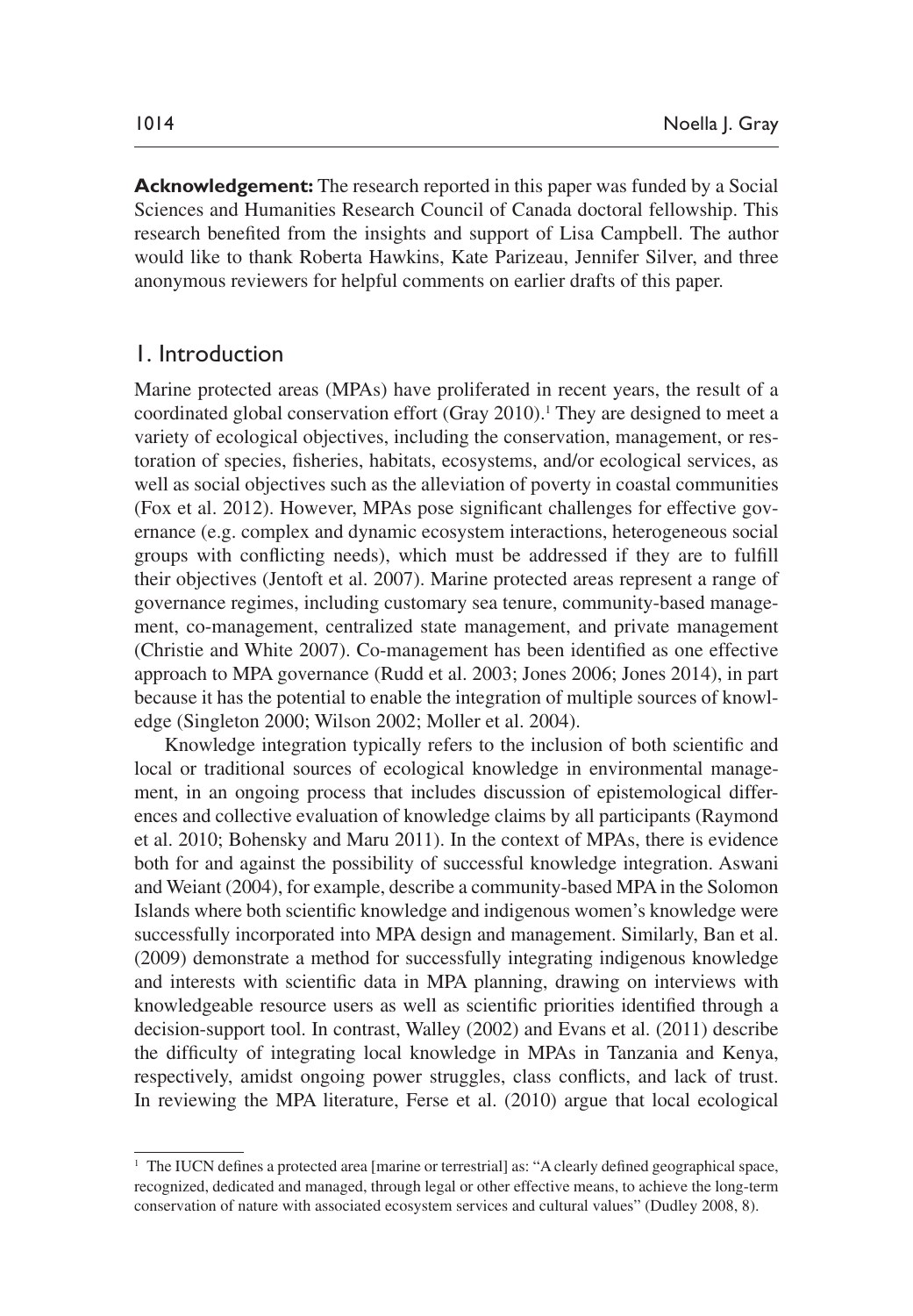knowledge is rarely acknowledged or integrated into the design and management of MPAs. Given the continued increase in MPAs and international support for their expansion ([Gray 2010](#page-19-0)), increasing interest in effective MPA governance [\(Jentoft et](#page-19-4)  [al. 2007;](#page-19-4) [Jones 2014](#page-19-3)), and the potential for lack of knowledge integration to undermine MPA efforts [\(Jones 2006](#page-19-2); Ferse et al. 2010), more attention to the process and challenges of knowledge integration in MPAs is warranted.

This paper considers the role of a boundary organization in facilitating knowledge integration in the Gladden Spit and Silk Cayes Marine Reserve, a co-managed MPA in Belize. Boundary organizations serve to connect knowledge producers (e.g. scientists, fishers) and knowledge users (decision makers) by enhancing communication, translating scientific information into formats that can be used for policy making, and mediating conflicts ([Cash 2001](#page-18-4); [Guston 2001\)](#page-19-5). How do boundary organizations affect the way that different types of knowledge are identified, evaluated, and used in MPAs? What are the consequences of this politics of knowledge for MPA decision making? This paper contributes to the effort to understand the role of boundary organizations in integrating knowledge, both for MPAs specifically and co-management generally. However, while studies of boundary organizations have typically emphasized their role in facilitating communication and enabling joint knowledge production, this paper considers an alternative possibility. I argue that effective boundary organizations may not necessarily facilitate communication or enable knowledge integration. Instead, so long as they remain accountable to actors on both sides of the boundary, they may function by providing space for conflicting understandings, agendas, and ways of knowing to co-exist in a co-management system. Rather than drawing on uncertainty to facilitate communication and knowledge integration ([White et al. 2008\)](#page-20-4), boundary organizations may rely on uncertainty as a reason to avoid the difficult task of reconciling competing knowledge claims. In order to maintain accountability with different groups, boundary organizations may be reluctant to pursue knowledge integration where such a process could prioritize some knowledge claims (and political interests) over others.

#### **1.1. Co-management, knowledge integration, and boundary organizations**

Co-management typically refers to any case of resource management in which there is a "power-sharing arrangement between the State and a community of resource users" [\(Carlsson and Berkes 2005, 65\)](#page-18-5), although it is increasingly recognized that neither the state nor the community are unitary, homogeneous actors and that additional actors (e.g. non-governmental organizations or NGOs) also play an important role in the co-management network [\(Carlsson and Berkes 2005](#page-18-5); [Cash et al. 2006](#page-18-6)). Co-management is promoted as an ideal management approach for complex systems such as marine commons, where assumptions of (relatively) complete biological knowledge do not hold and significant cross-level linkages complicate management [\(Wilson 2002](#page-21-0); [Berkes 2006\)](#page-17-3). By enabling the integration of complementary local knowledge and scientific knowledge, co-management may offer a more complete picture of the resource(s) [\(Wilson 2002](#page-21-0)). In co-management arrangements, states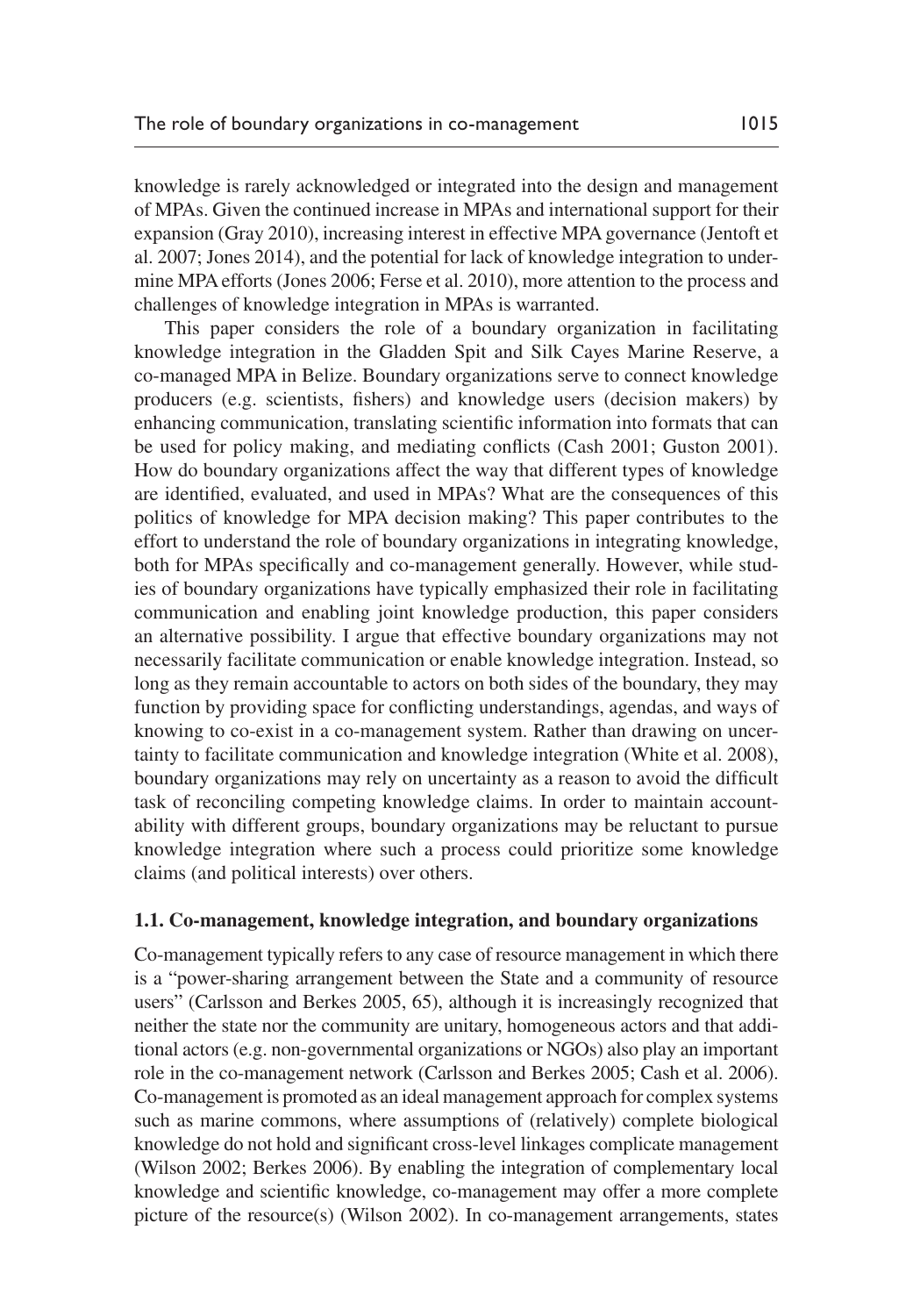and scientific experts typically provide larger scale ecological information and scientific tools and analysis, while resource users contribute detailed knowledge about particular ecosystems and places [\(Singleton 2000](#page-20-1); Moller et al. 2004; [Berkes 2009](#page-17-4)). [Olsson et al. \(2004\)](#page-20-5) argue that this combination of multiple sources of information and knowledge systems is one key feature of successful adaptive co-management. Co-management institutions can facilitate knowledge integration by enabling the contribution of knowledge from different actors or by providing a forum for the joint generation of new knowledge [\(Berkes 2009;](#page-17-4) [Robinson and Wallington 2012\)](#page-20-6). Knowledge integration can also build trust between resource users and scientists/ managers, thereby helping to ensure that customary uses (of resources/wildlife) are sustainable (Moller et al. 2004). However, while a significant body of research has documented local and traditional knowledge (LTK) of the marine environment and considered how this knowledge could be used to improve management, few studies have demonstrated respectful integration of LTK with science in practice (see [Thornton and Scheer 2012](#page-20-7), for review).

Despite its promised benefits, the process of knowledge integration is difficult and inadequately addressed in the co-management literature, thus "leaving open the question of how the integration of science and Indigenous knowledge is achieved through co-management in practice" [\(Robinson and Wallington 2012](#page-20-6), 16). Barriers to knowledge integration include: a lack of trust between scientists/ managers and local knowledge holders [\(Berkes 2009\)](#page-17-4); treating local/indigenous knowledge holders as repositories of information rather than active political agents [\(Brosius 2006\)](#page-17-5); ontological and epistemological differences in what is known and how it is known [\(Raymond et al. 2010](#page-20-2)); and the politics of actual knowledge integration processes, including institutional power relations ([Raymond et al. 2010\)](#page-20-2). For fisheries management specifically, an historical lack of knowledge exchange between fishers and scientists is a source of conflict that can be difficult to overcome ([Johnson 2010](#page-19-6)). Some authors, while acknowledging the difficulty inherent in integrating different sources of knowledge, are confident that this integration or co-production can be achieved [\(Berkes 2009;](#page-17-4) [Thornton and Scheer 2012](#page-20-7)). Others are skeptical, suggesting that 'knowledge integration' through co-management is a way for powerful state institutions to subjugate indigenous knowledge and values [\(Nadasdy 1999](#page-20-8); [Natcher et al. 2005](#page-20-9)). There is a danger of assuming that the resource management problem is both obvious and universally understood, though perhaps through different means of knowing, when in fact "the assumptions, knowledge, and understandings that underlie the definition of resource problems are frequently uncertain and contested" ([Adams et al. 2003, 1915\)](#page-17-6). Assessments of co-management must therefore consider the political dimensions of problem definition and knowledge integration ([Nadasdy 2003](#page-20-10)).

Thus far, the labels of 'scientific' and 'local' or 'indigenous' knowledge have been used, in keeping with the terminology common in both MPA and co-management literature. Increasingly, however, this dichotomous division is regarded as problematic, as different types of knowledge are often multi-dimensional and overlapping [\(Agrawal 1995](#page-17-7); [Negev and Teschner 2013](#page-20-11)). Drawing on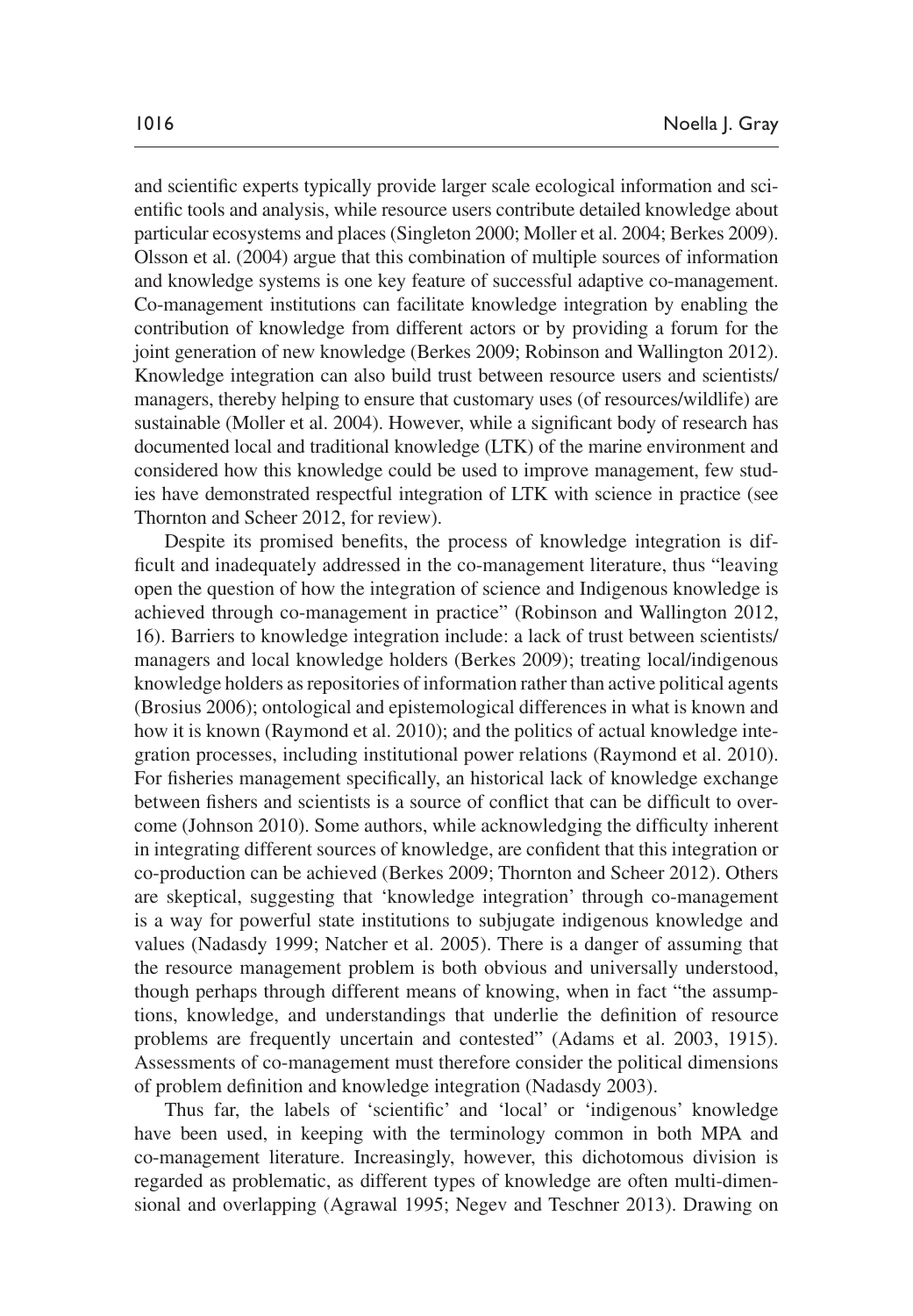the insights of the science studies literature, this paper explores how knowledge is identified as 'scientific' or 'local', evaluated, and deployed in marine protected area policies and practices. Rather than conceiving of science as an inherently and essentially distinct activity, science studies scholars assert that what counts as science, especially 'policy-relevant' science, is contingent on time and place ([Jasanoff](#page-19-7) [1987;](#page-19-7) [Gieryn 1999\)](#page-18-7). Many actors, not just scientists, engage in 'boundary work' to define what counts as science in any given situation (e.g. [Hall and White 2008\)](#page-19-8). In co-managed MPAs, where different types of knowledge should in theory be combined, it is necessary to understand how knowledge is classified, legitimized and used.

Related to the concept of 'boundary work' is the 'boundary organization.' Boundary organizations exist between two distinct realms of science and decision making, yet are accountable and responsive to both worlds and actively work to negotiate the boundary between them [\(Cash 2001](#page-18-4); [Guston 2001\)](#page-19-5). As originally described by [Guston \(1999\),](#page-19-9) there are three characteristics of boundary organizations: (1) they enable the creation and use of 'boundary objects'; (2); they include actors from both sides of the boundary; and (3) they are responsible and accountable to two distinct social worlds. The concept has since expanded to "encompass more complex and diverse organizations at the boundary between numerous stakeholder groups" ([Leith et al. 2016, 379](#page-20-12)). In addition, authors have noted several potential features of boundary organizations that are particularly salient for marine resource co-management. First, boundary organizations can facilitate the integration and co-production of knowledge by different groups ([Cash et al.](#page-18-6) [2006;](#page-18-6) [Goldberger 2007](#page-19-10); [Robinson and Wallington 2012](#page-20-6)), a purported advantage of co-management. Second, boundary organizations are particularly important in a context of uncertainty, which characterizes most marine resource contexts, as uncertainty offers a bridge for communication [\(White et al. 2008](#page-20-4)). Finally, they can play a critical role in facilitating exchange between fishers and scientists, whose relationships are often characterized by mistrust and misunderstanding, a situation reinforced by legal mandates that prioritize science in decision making ([Johnson](#page-19-6) [2010\)](#page-19-6). Boundary organizations are successful if all stakeholders are satisfied and there is "stability of the boundary" [\(Guston 2001, 401\)](#page-19-5). This paper considers how boundary organizations function in situations characterized by multiple knowledge types and examines whether knowledge integration is necessary for success.

## 2. Methods and study site

Belize, home to the world renowned Meso-American barrier reef system, has established 15 MPAs.<sup>2</sup> Nine of these MPAs are co-managed by the Belizean

<sup>&</sup>lt;sup>2</sup> The 15 MPAs include one national park, nine marine reserves, three wildlife sanctuaries, and two natural monuments. In addition, the government has also protected 11 sites as "spawning aggregation site reserves." Four of these sites are contained within existing marine reserves (see: [http://protectedareas.gov.bz/](http://protectedareas.gov.bz); [http://www.biodiversity.bz/find/protected\\_area](http://www.biodiversity.bz/find/protected_area)/).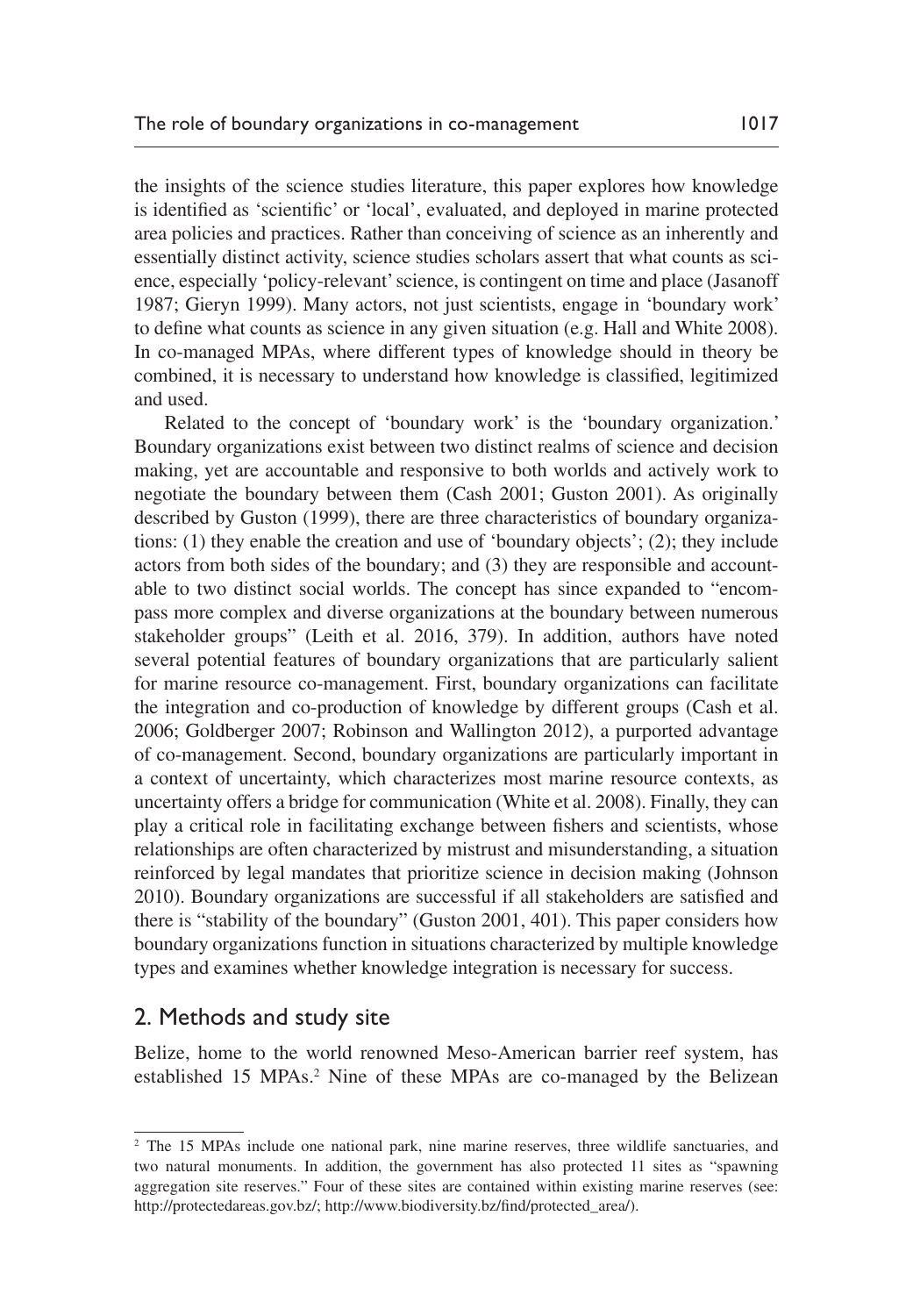

<span id="page-5-0"></span>*Figure 1: Map of study area in Belize.*

government and a local NGO or community-based organization. Friends of Nature is the local co-management partner for the Gladden Spit and Silk Cayes Marine Reserve (hereafter Gladden Spit), which it co-manages with the Fisheries Department (see [Figure 1\)](#page-5-0). Gladden Spit has long been an important seasonal fishing ground for communities in southern Belize, especially Placencia. Since the 1920s, fishers have congregated here around the full moon in the spring months to catch large quantities of snapper. In addition, fishers also reported sightings of large sharks in the vicinity. Intrigued by these large fish landings and shark reports, scientists began studying the area in the late 1990s, in cooperation with fishers. They documented a large, multi-species fish spawning aggregation as well as the presence of whale sharks, filter feeders that congregate to feed on the fish eggs [\(Friends of Nature 2003\)](#page-18-8). In 2000, the government of Belize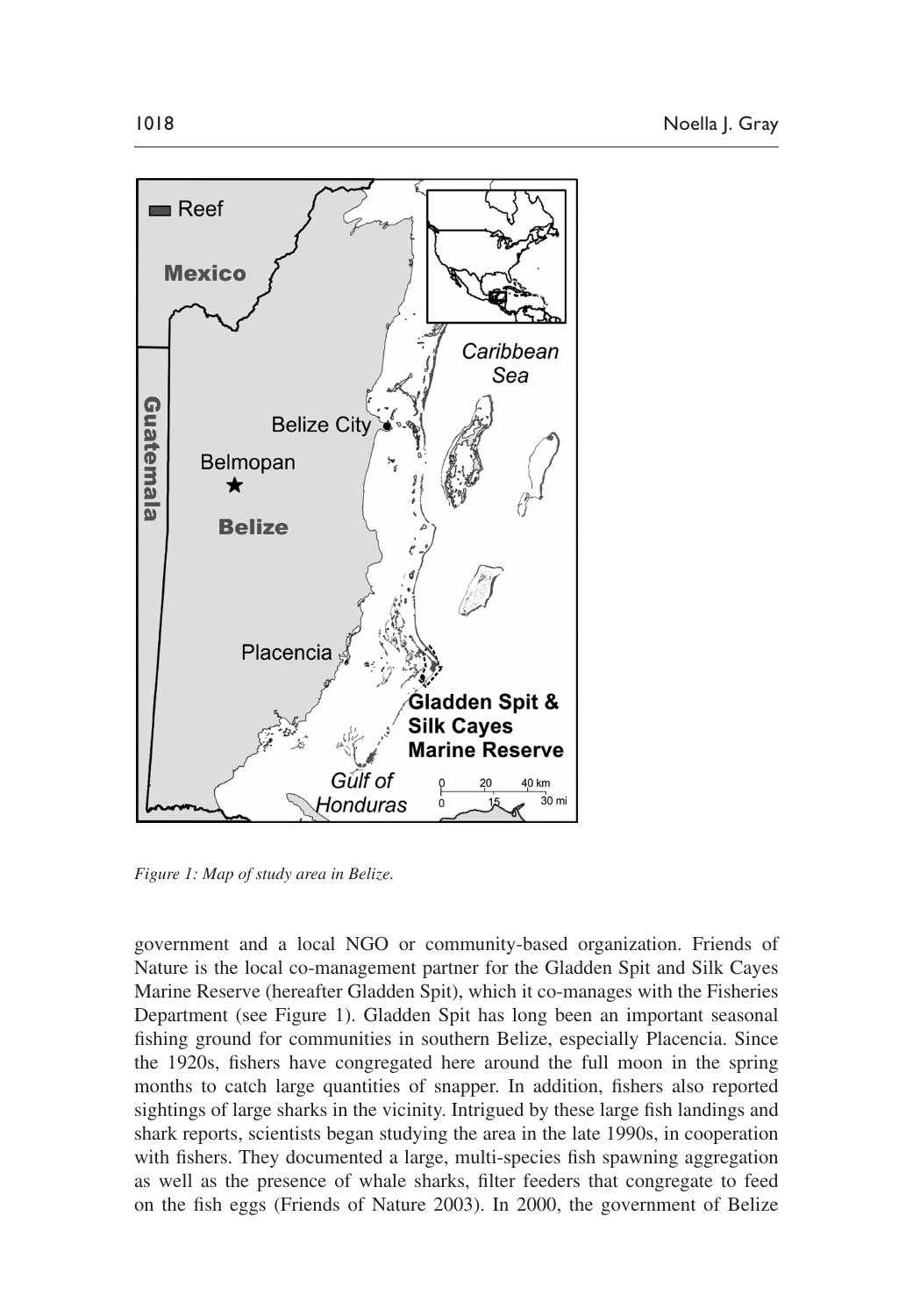declared the Gladden Spit and Silk Cayes Marine Reserve, an 11,000 hectare area [\(Government of Belize 2000](#page-19-11)). In 2002, the Fisheries Department signed a co-management agreement with Friends of Nature for Gladden Spit. Friends of Nature is responsible for day-to-day management activities within the reserve, including monitoring both fishing and tourism activities, collecting park entrance fees, maintaining facilities, collecting data, and enforcing regulations.

It therefore acts as a boundary organization, according to [Guston's \(1999\)](#page-19-9) defining characteristics. First, Friends of Nature facilitates the production of boundary objects, such as maps of the reserve.<sup>3</sup> Second, Friends of Nature includes both scientists and policy makers, as well as other stakeholders (e.g. they have scientists as formal advisors and staff members; their board of directors includes representatives of five village councils as well as the fishing and tourism industries). Finally, they are responsible and accountable to distinct social worlds. They must receive approval from the Fisheries Department for any policy changes; they must maintain the support of resources users (e.g. the fishers and tour guides on their board of directors); and they must meet the requirements of various funders, often related to the scientific basis of their work (e.g. international NGOs and donors) [\(Goetze 2009\)](#page-18-9). Friends of Nature illustrates the expanded concept of the boundary organization as mediating numerous stakeholder groups [\(Leith et al.](#page-20-12) [2016\)](#page-20-12).

Gladden Spit is a multi-use marine reserve, meaning that extractive activities are still permitted within the reserve (except for a small no-take zone). Current regulations dictate that fishers must obtain a special 'traditional' fishing license to fish the spawning aggregation; only fishers from nearby communities, who have historically fished at this location, are eligible for the special license. Other forms of fishing (e.g. for lobster/conch) are permitted within the reserve with a regular Belizean fishing license. In addition, whale shark tourism (scuba diving and snorkeling) has become a popular tourist activity at Gladden Spit and helps to provide revenue for reserve management (via entry fees) as well as for tour operators and tour guides based in Placencia. Whale shark tourism has displaced some of the fishing activity at the spawning aggregation, by providing an alternative source of income.

This paper draws on research conducted in Belize from June 2006 to July 2007, including semi-structured interviews and informal interviews, participant observation, and a review of relevant documents. Purposeful sampling was used to identify respondents that offered 'information-rich cases' ([Patton 1990\)](#page-20-13). This included: respondents in relevant positions of responsibility (e.g. leaders of tour guide and fisher organizations, NGO staff and board members, Fisheries Department staff), respondents with detailed knowledge of Friends of Nature and the history of the marine reserve (e.g. individuals who had lobbied for or against

<sup>&</sup>lt;sup>3</sup> The very concept of the 'marine protected area' functions as a boundary object, as the concept takes on different meanings and purposes for different groups ([Gray et al. 2014](#page-19-12)). Friends of Nature certainly tailors its discussion of marine reserves to suit different audiences.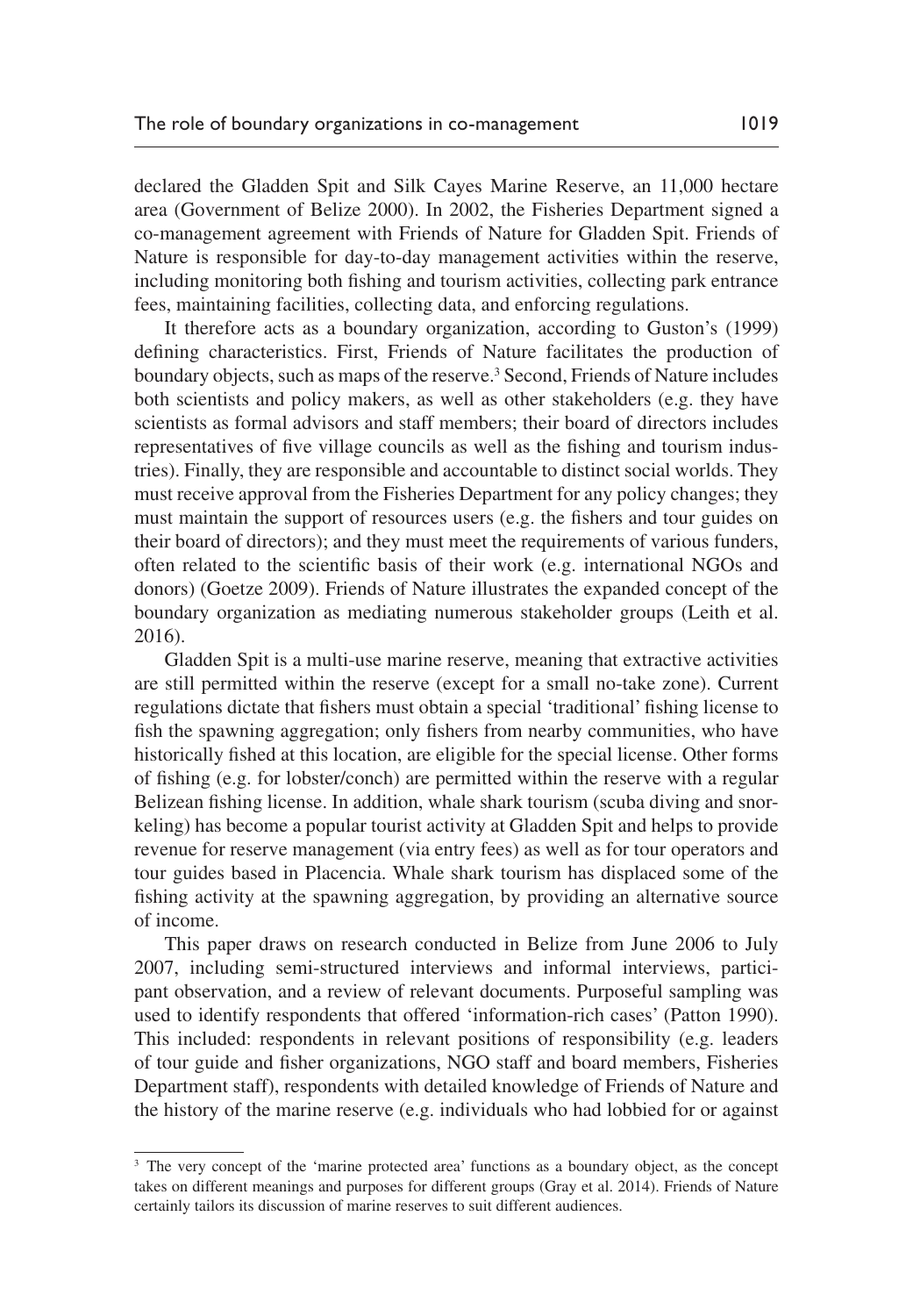the reserve, individuals who use the reserve regularly such as tour guides and tour operators, scientists who have conducted research there), and respondents who are impacted by the reserve (e.g. fishers who fish the spawning site). I interviewed a total of 82 respondents; 67 of these respondents are based in Placencia, including 26 fishers (current and former, full-time and part-time), 16 tour guides, 12 Friends of Nature staff and board members (former and current), and other local residents. The remaining 15 respondents included scientists (5), staff of international NGOs and foundations (7), staff of other Belizean NGOs (2), and representatives of the Fisheries Department (2).<sup>4</sup> The majority of respondents were consulted multiple times over the course of fieldwork (including casual conversations, interactions in meetings, and/or formal interviews), while some respondents were only consulted once, during a formal interview. Formal interviews were semi-structured, taperecorded, and transcribed, and focused on a range of topics such as the marine reserve (its history, policies, and resource conditions), resource use and livelihoods, and perceptions of governance and decision making. In addition to interviews, field notes were taken during participant observation at various meetings and events (including community meetings, NGO meetings and staff training workshops, NGO-led community consultations, two scientific meetings in which fishers participated, tourist outings, and social gatherings).

Overall, the research design included multiple verification strategies ([Creswell](#page-18-10) [1998\)](#page-18-10), including: triangulation of both methods and sources (many respondents were consulted multiple times in various settings); prolonged engagement (one year of immersion in the research site, including participation in a variety of events and activities); and negative case analysis (alternative view points were purposefully sought out and considered, such as fishers who agreed with scientific findings). I analyzed the data by searching for key themes related to knowledge production and interpretation, looking specifically for areas of commonality and contradiction. This follows the practice of 'constant comparison' from constructivist grounded theory, which refers to the comparison of: (1) different individuals' views; (2) different pieces of data from the same individual; (3) different incidents; (4) data to the categories in which they are coded; and (5) different categories ([Charmaz 2000\)](#page-18-11). In order to preserve confidentiality, respondents are cited by code (e.g. I4, I39). Quotations are used to illustrate key themes that emerged through analysis.

## 3. Results

Respondents identified multiple challenges for knowledge integration in the context of policy-making and management of the Gladden Spit and Silk Cayes Marine Reserve. First, actors had divergent perspectives on whether and how knowledge

<sup>4</sup> The five scientists were also associated with either Friends of Nature or an international NGO, but are listed separately specifically because they have formal scientific training and conduct scientific research, unlike other NGO staff.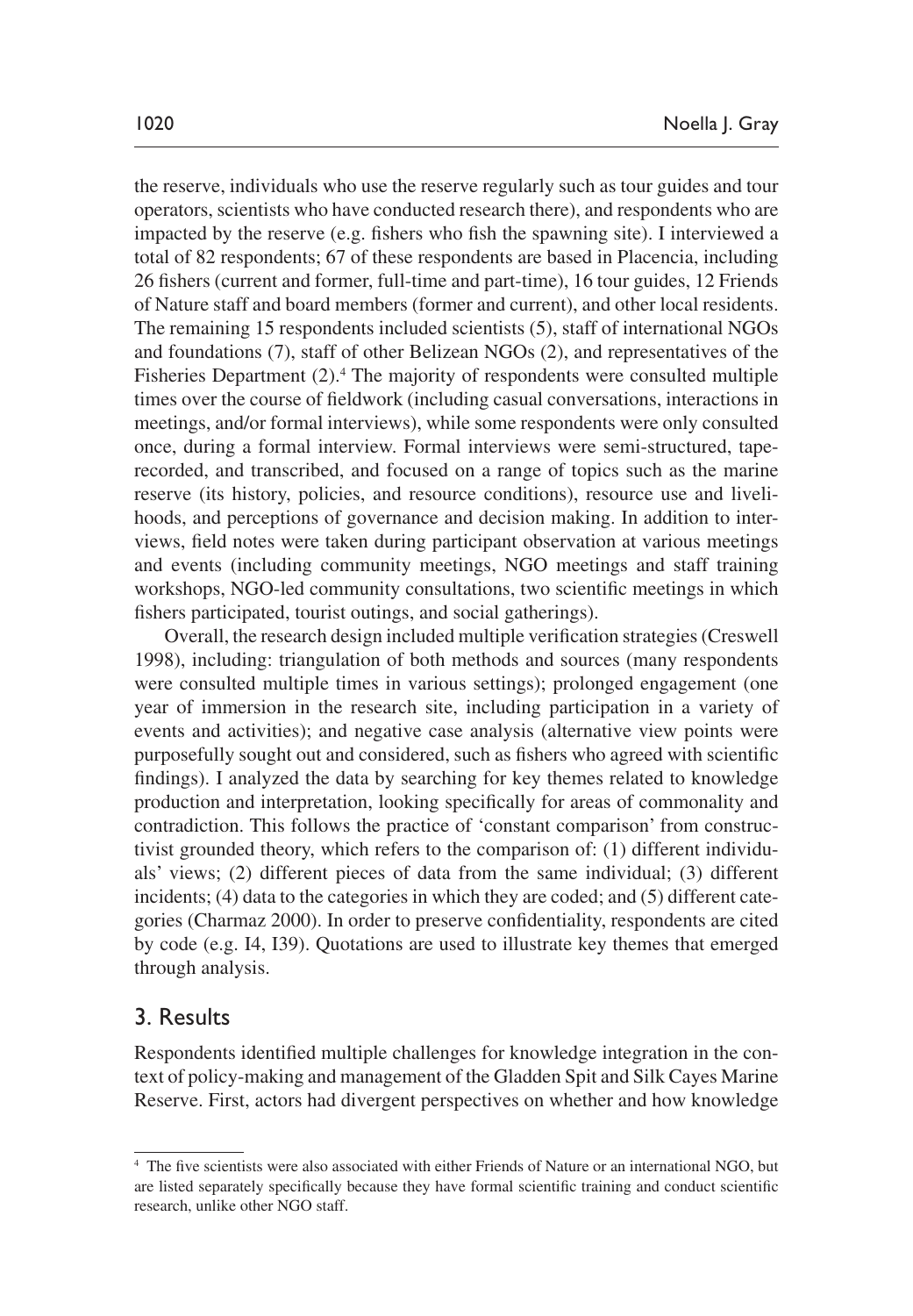was being integrated. Second, there were ontological and epistemological differences; actors disagreed on what is known (especially regarding resource management 'problems' at Gladden Spit) and how it should be known, demonstrating the important distinction between general knowledge types and specific knowledge claims. Third, in order to maintain accountability with multiple actors, including fishers, government, and funders, Friends of Nature has promoted the importance of different types of knowledge (science and fishers' knowledge), rather than knowledge integration. Finally, a lack of trust and awareness of the broader social context in which knowledge production is embedded highlights the need to attend to power relations. These challenges are reviewed below.

## **3.1. Is knowledge integration occurring?**

The establishment of Gladden Spit was widely portrayed as an exercise in sciencebased policy making. As one scientist explained, the "creation of Gladden Spit was driven by science. Community was more of an afterthought" (I70). More precisely, it was driven by the concerns of scientists; the same respondent described it as an excellent piece of "precautionary work", in that it was based in part on the scientists' concerns for what might happen if the site was not protected. Local fishers agreed that community had been an 'afterthought'; fishers and other local resource users and residents were not consulted about the MPA until late in the designation process. "[There were] only two consultations we had before they established that area [Gladden Spit]" (I13, fisher).

The emphasis on science-based decisions continues to inform the management of Gladden Spit by Friends of Nature. "From the time we started we wanted to set up a management regime that was based on good sound scientific information" (I24, Friends of Nature). Friends of Nature respondents presented science as the primary basis for decision making, followed by community consultation and government input. When asked about the process for the potential expansion of the no-take area within Gladden Spit, for example, a Friends of Nature respondent said, "first we have to locate the areas and justify them scientifically, then put them up for consultation with the fishing communities, then after we've discussed it with them and come to some sort of an understanding then we take it up to Fisheries [Department]" (I24). In this view, science is essential both to ensure that management is effective and to convince fishers of the appropriateness of management practices. "How can we justify closing certain areas to fishing or setting bag limits if we cannot sit down with the fishermen and give them a scientific basis for doing so?" (I24). Other scientists echoed this view. For Friends of Nature and scientists, scientific information is not only necessary for directing policy changes, it is seen as an appropriate basis for justifying such changes to fishers, tour guides, and other resource users. In particular, any policy changes proposed to the Fisheries Department must be scientifically justified. As one Fisheries staff commented, "science is very important, and it's necessary to make decisions" (I81).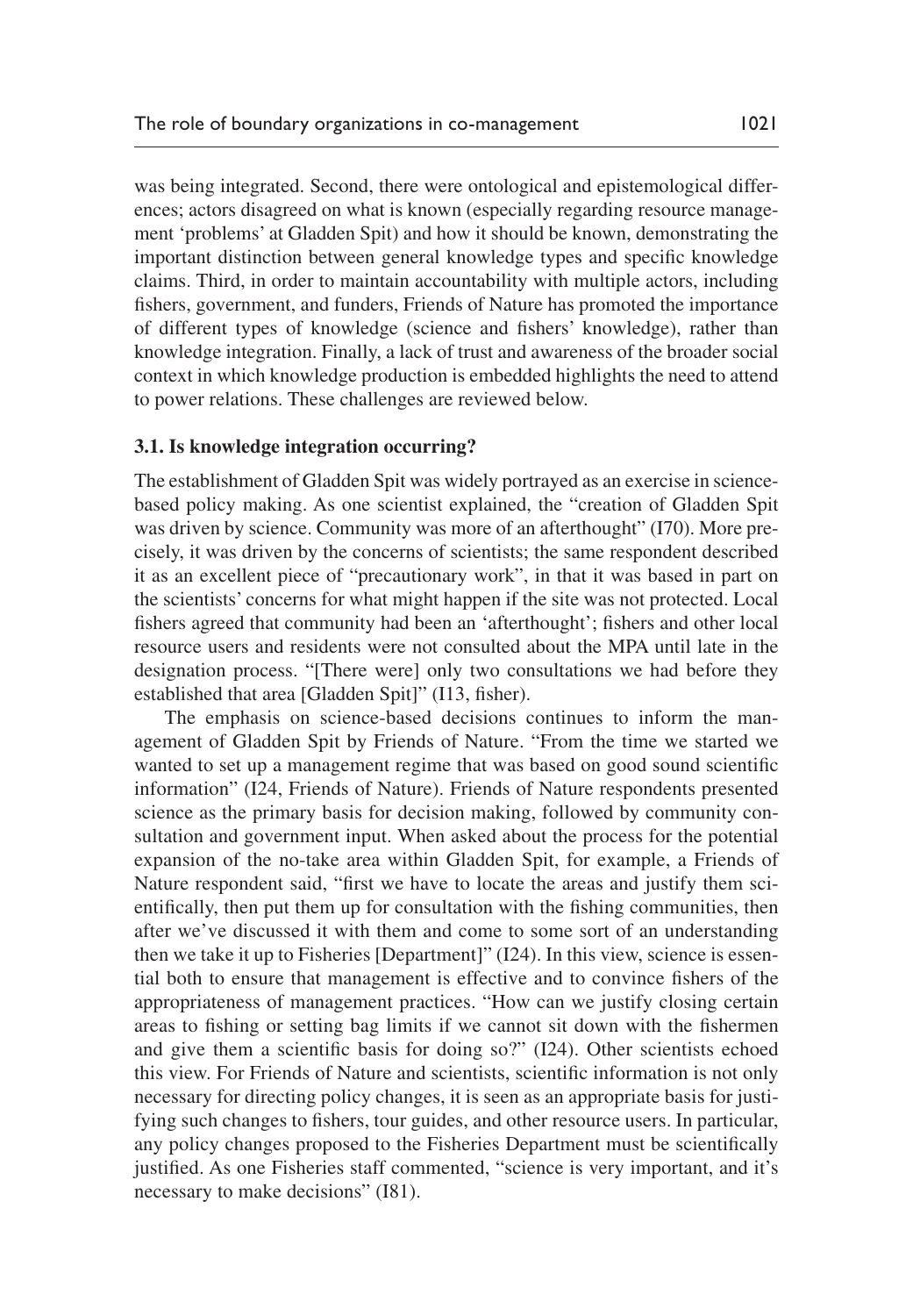Scientists and Friends of Nature also discussed the importance of local knowledge. For example, a Friends of Nature respondent emphasized that they had worked to include fishers in their research efforts through informal consultation and conversation, particularly in identifying potential no-take areas. One scientist also emphasized the important contribution of fishers' knowledge to scientific research at Gladden Spit, citing the interviews with fishers that first led to the documentation of the spawning aggregation and the role of fishers in supporting subsequent research at the site (including as boat captains/guides). Several of the scientists also highlighted the importance of fishers' local knowledge insofar as it could help to identify topics or areas for scientific research.

Local respondents also recognized the role of scientific research and monitoring in informing Friends of Nature's management practices: "I think it [scientific research] does a lot of the decision making… It made the decision on limiting the fishing in that spawning zone to just the traditional fishermen" (I19). However, there was a widely shared sentiment among fishers that their experience-based knowledge is not adequately accounted for in decision making, in contrast to scientific knowledge. For the fishers, science was questionable because it is presented to them by people who 'work in an office'. They contrasted this with the knowledge they gain from working on the water, which they see as a better justification for management decisions, such as identifying no-take areas.

"I was trying to show them [Friends of Nature] different thing that I know, 'cuz I'm an experienced fisherman, especially like conch, area that should be protected, they didn't want to listen to me… you can't be working in an office and say to the fishermen 'I see what's going on', because you don't" (I7, fisher).

Even fishers who were generally supportive of marine reserves and Friends of Nature echoed this sentiment. "They need to come in with more local knowledge… asking we who know it from working out there" (I54, fisher). These views were widely held among fishers, who drew a clear boundary between their own knowledge and that held by those 'in the office'. Unlike Friends of Nature and several of the scientists, fishers did not believe that their local knowledge was adequately incorporated into Friends of Nature's management practices and proposed policy changes.

In discussing the role of knowledge in MPA establishment and decision making, all respondents drew a clear boundary between scientific knowledge and fishers' knowledge. Scientists acknowledged the value of fishers' knowledge, but as a means of supporting scientific research. Fishers, in contrast, were suspicious of scientific knowledge and did not agree that their knowledge was integrated into MPA decision making. Friends of Nature advocated science-based decision making while also emphasizing their attempt to incorporate fishers' knowledge into their planning efforts. Although Friends of Nature highlighted the importance of communicating scientific findings to fishers, they did not identify formal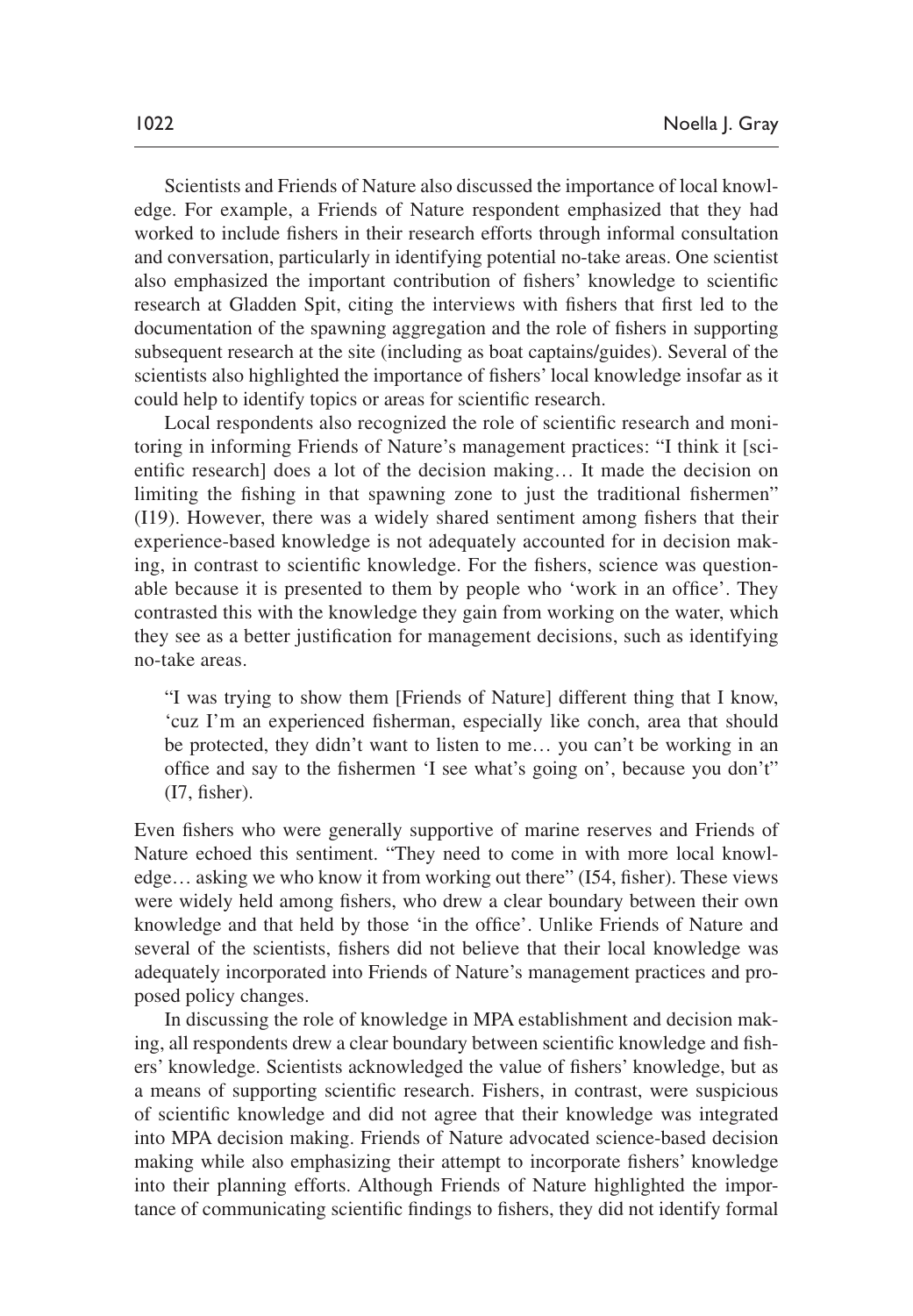mechanisms for integrating the knowledge produced by both scientists and fishers. Overall, while all actors acknowledged the role of distinct knowledge types, there was no evidence of either formal or informal processes to integrate these different sources of knowledge.

#### **3.2. Boundary work: knowledge types and competing knowledge claims**

Perhaps the single most important fishing location for Placencia fishers is 'the drop' at Gladden Spit, the site of the multi-species spawning aggregation. This fishery is important to Placencia fishers both economically and symbolically. It has historically been a reliable way for Placencia fishers to earn a significant amount of money in a short period of time. "That place is Placencia's gold, that place is everybody's livelihood" (I6). It is especially important because it provides a source of income for fishers in the months when the lobster season is closed. Only a few fishers still regularly fish the spawning aggregation, as many of them now work in the tourism industry and prefer the 'easy' labor of tour guiding to the physically challenging work of fishing the spawning aggregation. However, many fishers agree that it is important to them to be able to fish there, should they so choose. "I would like to reserve the right to fish out there, even if I don't go out there now, I would like to be able to if I wanted to…" (I53).

When Gladden Spit was declared a marine reserve in 2000, one of the main purposes was to protect the spawning aggregation. Since research had only just begun at Gladden Spit, there were no long-term scientific data available to establish the status of these particular fish populations. However, it is frequently argued in the scientific literature that fishing should be prohibited at all spawning sites, because of the vulnerability of spawning aggregations of fish to overfishing (see [Claydon 2004](#page-18-12), for a review). It has therefore been a question since the establishment of the Gladden Spit Reserve as to whether fishing should be permitted, and if so, how to assess whether this use is sustainable.

Scientific research has continued since the creation of the reserve in 2000. Scientists agree that their own data have documented "a decline in the mutton snapper" (I75). Furthermore, they argue that Gladden Spit was established "with the understanding that… if we could really document decline using long term study, that they [Fisheries Department and Friends of Nature] would be supportive of changing laws and potentially close it altogether" (I75). However, several scientists argue that "Friends of Nature does not want to hear it… they want to produce their own data" (I70). By relying on their own data, which do not indicate a decline, Friends of Nature justifies the continuation of fishing at the spawning aggregation. Scientists are "dubious about their [Friends of Nature's] data" (I70), suggesting the data are not valid because they are "not nearly as well managed as it could be… [Friends of Nature] has been changing who's collecting the data and how it's collected" (I75).

Friends of Nature staff follow standard protocols for assessing the spawning aggregation, as trained by several of the independent scientists who have worked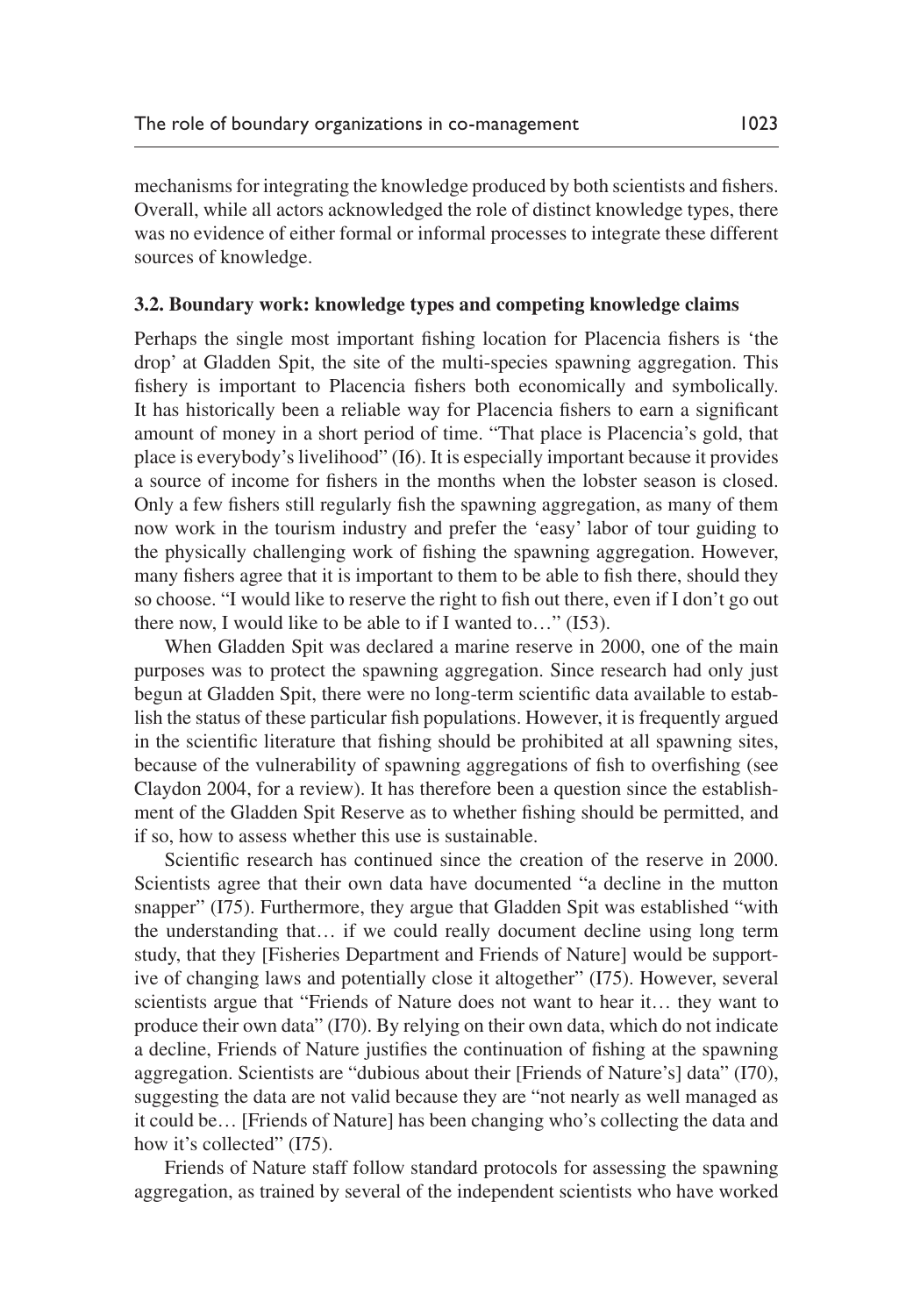at Gladden Spit. Their data collectors include both staff scientists as well as 'community researchers', local residents who have been trained in scientific data collection techniques. They collect observational data and estimates of the size of the spawning aggregation in the water, and have also begun to collect fish landings data from the fishermen. Based on this work, a representative of Friends of Nature disagreed with the scientists' assessment, saying:

"There are people who would like to see fishing [of the aggregation] discontinued at Gladden Spit… I would be the first to agree, and to comply, if the data was showing us that in fact there was some damage being done, but so far we haven't seen it, we monitor the numbers annually, and it's not showing change" (I29).

The Nature Conservancy (TNC), an international NGO, is one of the main funders of work at Gladden Spit, including Friends of Nature's data collection for the spawning aggregation. When asked about Friends of Nature's data, a TNC respondent said:

"It's really hard for me to say… [the data are] very preliminary. But if you know something is in decline, and it's declining very quickly, you can see it just by looking at the numbers, and I haven't seen anything like that. I would like to say it's stable" (I71).

So while less confident in the data than Friends of Nature seemed to be, the TNC respondent also supported the conclusion that the science, as conducted by Friends of Nature, indicates that there is not a decline. While scientists, international NGOs and Friends of Nature all agree that science is an essential basis for management decisions, they disagree as to whose data count and what kinds of management decisions the science for Gladden Spit supports. They are all actively engaged in drawing boundaries around what counts as science for Gladden Spit – the assessments of independent scientists or the research conducted by Friends of Nature.

While scientists dispute the validity of Friends of Nature's data, fishers similarly question the validity of the scientists' knowledge. One fisher was particularly detailed in his critique of the scientific research conducted at the spawning site, contrasting it with his own experience-based knowledge.

"I understand [a scientist] said the size of the fish is getting smaller because the population is declining, that's not true… We don't see that now, all we see is big fish biting there… I don't believe in these [scientific] reports" (I13).

However, several local residents (tour guides and former fishers, but no current fishers) indicated that they agreed with the scientific assessment of the situation at Gladden Spit – that the fish population is declining and that fishing should be prohibited.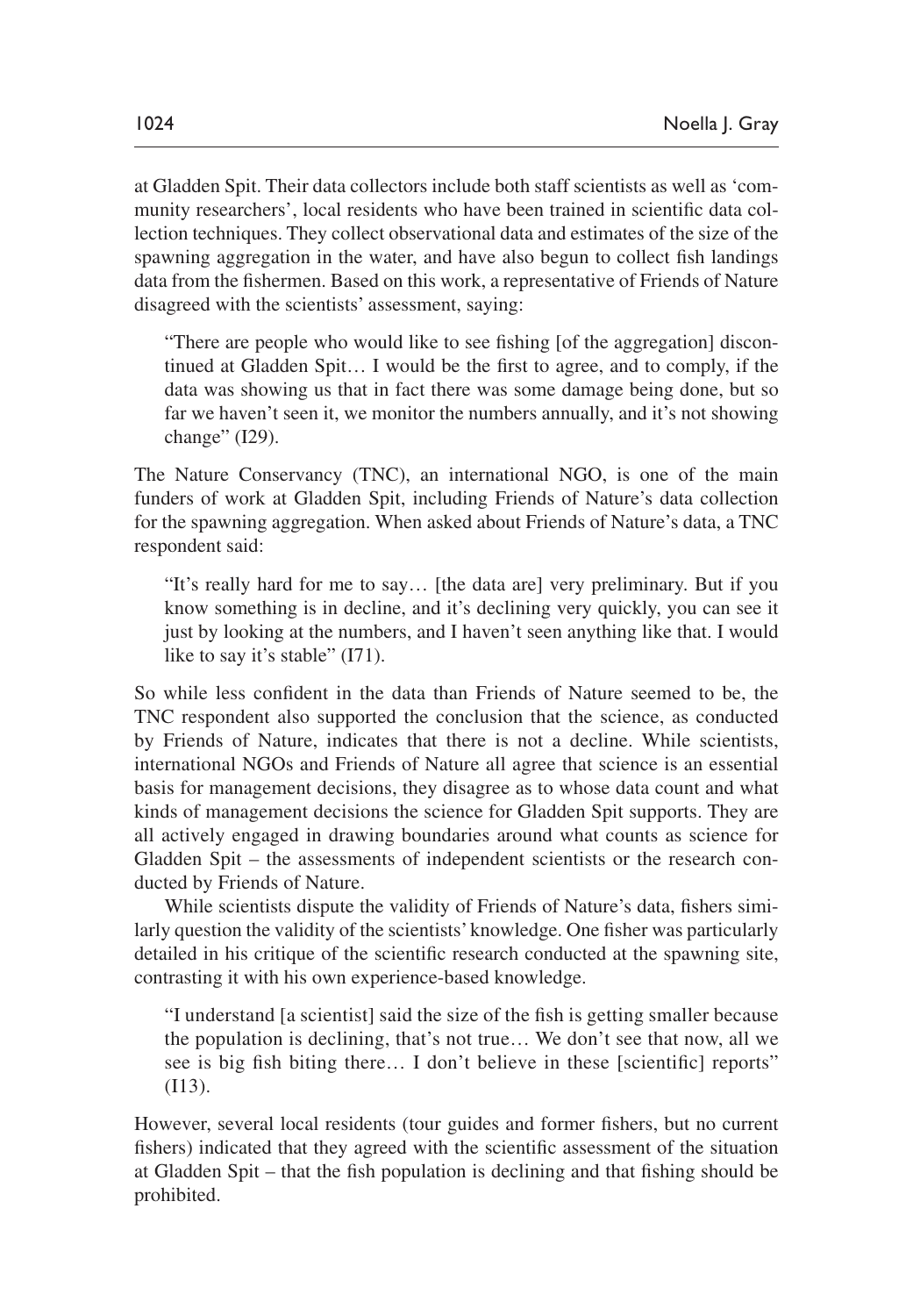"I don't think they should be doing it [fishing the spawning site]. Now that we're all educated about it, we should know better, the human impact is great… I would say maybe 50% [of fishers] agree. A lot of them now know what's happening with the area" (I48).

Each knowledge type or group of knowledge holders was associated with multiple knowledge claims; there was no consensus on what either 'science' or 'local knowledge' indicates.

#### **3.3. Knowledge politics: knowledge integration or accountability?**

Although Friends of Nature uses the language of science to defend their decision to continue to permit fishing at the spawning aggregation, they do acknowledge the broader social context in which this decision is made. While espousing science-based management, they must also work to maintain the support of fishers and other local residents. For example, Friends of Nature did not support a nationwide initiative to prohibit fishing at all spawning aggregations in Belize, "because we knew that our fishermen were not ready, neither economically or mentally, to accept such a decision" (I24). In addition to justifying ongoing fishing at the spawning aggregation based on their data, Friends of Nature also highlights the political and social significance of the decision:

"It indicates to the population, to local communities, that we are not about conservation at the expense of humans… It might be at odds with some other people who have this alarmist approach to management, who say, by virtue of their very nature, spawning aggregations should not be fished" (I29).

One scientist questioned whether Friends of Nature genuinely believes that the data do not indicate a decline, suggesting they are using the language of science to disguise political motives. "I don't know if Friends of Nature is afraid of treading on fishermen, but [they] are well aware… of how bad things really are" (I22). Another local respondent similarly described Friends of Nature's decisions as political rather than science-based.

"I think scientifically you could present a really good case for that [closing fishing at the spawning site], but it would be wildly unpopular… I don't think [Friends of Nature] is serious about it… it would be too hard to sell" (I18).

The closure of fishing at the Gladden Spit spawning site would indeed be a 'hard sell', given the response of fishers to such a possibility. As one experienced fisher explained: "He [a scientist] wanted to close the area down, the spawning site, but we said no, because we need to survive… We going to take this to court every time because that's our living, that's our livelihood" (I6). Even several of the tour guides, who do not rely on fishing for their livelihoods, generally agreed with this stance. "That's the income for the fishermen. If they lock it off completely, that's being greedy... You would have a riot" (I47).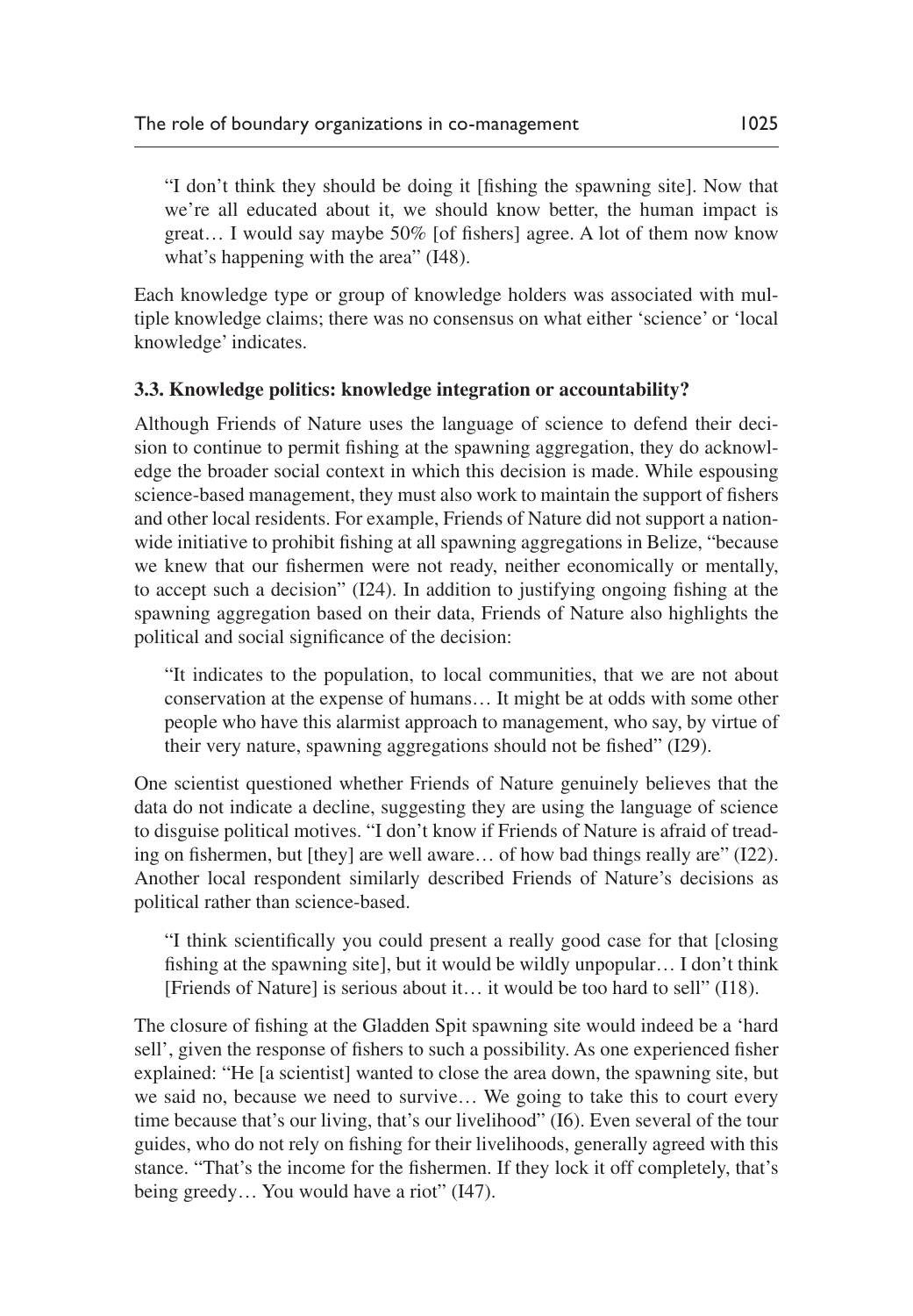One popular justification for continuing to permit fishing at the aggregation is the declining number of fishers who use the site. Even those fishers who do not dispute the science, and agree that the spawning aggregation is declining, argue that the current number of fishers is not sufficient to actually have a negative impact. They also highlight their use of passive gear (the hand line), in contrast to the nets used by illegals fishers. As one fisher said, "…there used to be 100 fishermen out there, but now there are maybe 10 boats, 2 people per boat... [and they fish with hand lines, so] if the fish aren't hungry, they won't bite" (I13). Overall, an economic shift in Placencia from fishing to tourism is indirectly displacing most fishers from the spawning site.

"Some guys will always want to fish out there, but fewer guys out there now because there's easier money to be made [in tourism]… A guy with a handline, two weeks out of the year, I don't see how it hurts anything. Mostly because it will regulate itself, there are fewer and fewer people out there and fewer in the future" (I53).

One scientist disagreed with this assessment, saying "even at 10 fishers a year, we are seeing declines" (I70).

Since 2005, fishers have been required to have a special fishing license to fish at the spawning aggregation at Gladden Spit. This license is reserved for 'traditional fishermen' – those fishers who are known to have been fishing at Gladden Spit for a long time. In 2007, 52 fishers held a special license, although only a few of these fishers fish at Gladden Spit regularly. Despite their insistence that the data do not suggest a decline in the snapper spawning aggregation, Friends of Nature was nonetheless supportive of reducing fishing pressure at the spawning site through the use of the special license. "We are hoping in that way we can phase fishing out, on its own… a moratorium… might become necessary in the future… but certainly for the near term, people can continue to fish" (I29). Friends of Nature developed this 'special license' policy in cooperation with the Fisheries Department. As a Fisheries staff member explained, because of the 'traditional permit,' there "is a manageable number of qualified fishermen and the amount of fish they can take out, so there is no impact on the fishery" (I82). Fishing thus continues at Gladden Spit, at least for the time being, and the question remains of whether or how a closure of the spawning site might occur.

With respect to the status of the spawning aggregation, neither 'science' nor 'local knowledge' offers consistent, uncontested interpretations. Friends of Nature makes no attempt to resolve these differences through the integration of scientific research and fishers' knowledge. Instead they gather their own data, which allows them to maintain accountability to all groups. By basing their policy recommendation (of continued access for local, 'traditional' fishers) on their own scientific data, they are accountable to fishers, who demand continued access, as well as to those groups that demand science-based decision making – namely, the Fisheries Department, the foreign NGOs that fund their work, and other scientists.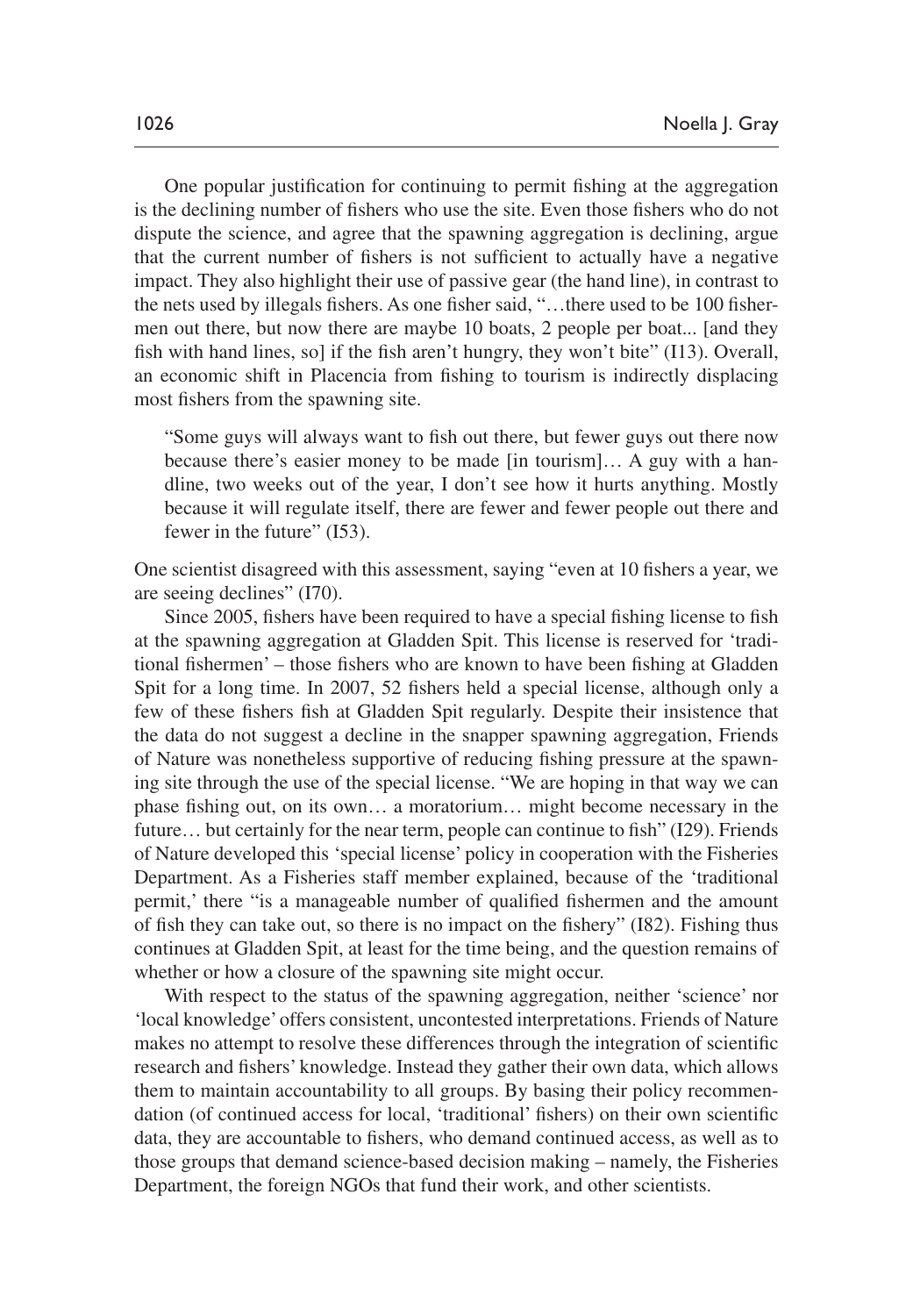#### **3.4. Knowledge integration, power and trust**

Many fishers are suspicious of the data produced by scientists because, in their experience, scientists want to restrict fishers' access to resources. They thus view scientific research as simply confirming a predetermined conclusion. "Some [scientists] come already with that mindset… 'I'm going to Belize and I'm going to Gladden Spit, I'm going to close that place down,' they already come with that mentality" (I7). This same fisher also commented on scientific research as an economic activity. Fishers observe scientists and NGOs operating, noting in particular the amount of money flowing through research and conservation projects, and evaluate research results in that context. "Some of the guys who does the research projects, some are looking at it for money, to see what they could make. If you've got a program coming up and somebody's going to fund it, they're going to try to take as much money as they can" (I7). Another fisher, commenting on one scientist who had done research at the Gladden Spit spawning aggregation, said: "He [a scientist] getting paid, if he shut it down he get more money" (I6). Other respondents also commented on the interpretation of research activities in terms of local economic conditions. One tour guide, who had worked with Friends of Nature, described the importance of fisher involvement in research this way:

"Fisherfolks are important partners, but you have to motivate them. Paying some of them – that would really be a problem – how do you decide who to pay? Do we pay all of them? We are talking about a lot of money, they might stop fishing! That would give them a really good reason to stop fishing, we could just do research! That would be cool. But where is that money going to come from?" (I23).

Although this respondent was joking, several fishers suggested that they would be more than willing to give up fishing if they were financially compensated. One fisher (I5) commented that this would be a more effective way to spend the money, instead of on research. Another fisher agreed: "It was a point of constant battle and we told them [scientists], you want it to stop, just ask for some money and each and every one of us, give us one hundred thousand dollars each, and close it down" (I7). One scientist even agreed with this proposal, saying that although the few fishers still fishing the aggregation were doing damage, they were also few enough in number that they could be bought out. "Buy them out. It's that easy" (I70). Another scientist did not suggest a buy out, but did soften his interpretation of the data based on recognition of local economic conditions.

"You live with these guys and see their kids, and realize they have to go to school, and mutton [snapper] reproduces after 3 years, and they reproduce a lot, and that fishery had been fished since the 20s, and the number of boats used to be 100 and now it's 10, and they're still catching big fish, so there's some social interpretation of scientific data and its influence and impact" (I75).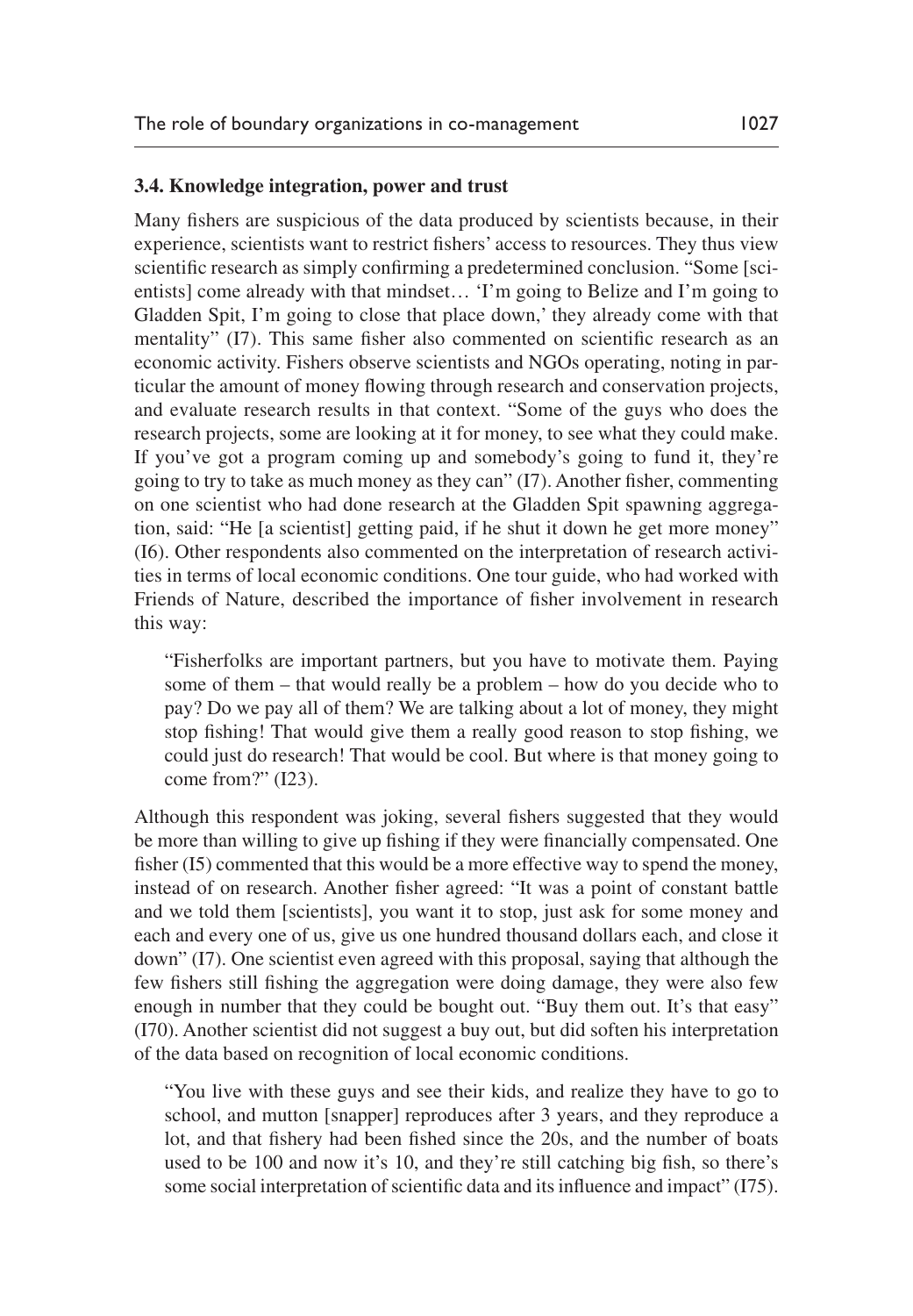Knowledge integration therefore remains a challenge given this lack of trust between fishers and scientists and divergent perceptions of the social and financial context for research activities.

# 4. Discussion and conclusion

One of the ostensible advantages of co-management is that it allows the combination of science and local knowledge. In the case of Gladden Spit, this is not the case. Many fishers do not feel that their knowledge is accounted for in policy making, and although Friends of Nature and scientists all refer to the value of local knowledge, they insist that MPA policy making should be science-based. Several authors have acknowledged the challenges associated with integrating knowledge in practice. There is a need for more attention to the challenges of integrating knowledge in contexts where 'knowledge holders' and 'knowledge types' cannot be divided into neat categories ([Negev and Teschner 2013](#page-20-11)). The political challenges and opportunities of specific knowledge claims may require more attention than knowledge types [\(Hall and White 2008\)](#page-19-8). In this case, all actors distinguished between science and local knowledge, suggesting two 'knowledge types'. For example, fishers agreed that local knowledge comes from working on the sea, whereas science is suspect because it comes from people who spend most of their time 'working in an office'. It is common for resource users not to trust biologists' observations because they lack experience-based knowledge [\(Nadasdy](#page-20-10) [2003\)](#page-20-10). However, it is notable that fishers and other resource users disagreed as to whether their experience-based knowledge indicates that the spawning aggregation is declining. Similarly, Friends of Nature, international NGOs, and scientists all agreed that policy making at Gladden Spit is, and should be, based on science. However, they disagreed as to whose data count as science and what science indicates regarding the status of the spawning aggregation. Each knowledge type or group of knowledge holders was associated with multiple knowledge claims; there was no consensus on what either 'science' or 'local knowledge' indicates.

While there is a need for agreement on the validity of different forms of knowledge in the context of MPA management [\(Jones 2006](#page-19-2); Ferse et al. 2010), this agreement may not be sufficient. All actors in this case agreed that both science and local knowledge are valid, yet disagreed over the specific knowledge claims associated with each of these types of knowledge. Disputes over knowledge cannot be easily separated from disputes over values, policy preferences, and the interpretation of knowledge in a context of uneven power relations. For MPAs specifically, this case confirms the observation that fishers' objections to MPAs are likely to be stronger if they believe that scientists are acting as advocates [\(Jones 2006](#page-19-2)). As [Jentoft et al. \(2012, 187\)](#page-19-1) suggest, "stakeholders may have problems distinguishing the images they have about MPAs from the images they have about those who promote them." Fishers object to scientists' preference for fishing closure, yet frame this as an objection to scientists' knowledge claims and a perceived lack of knowledge integration. In discussions of knowledge, it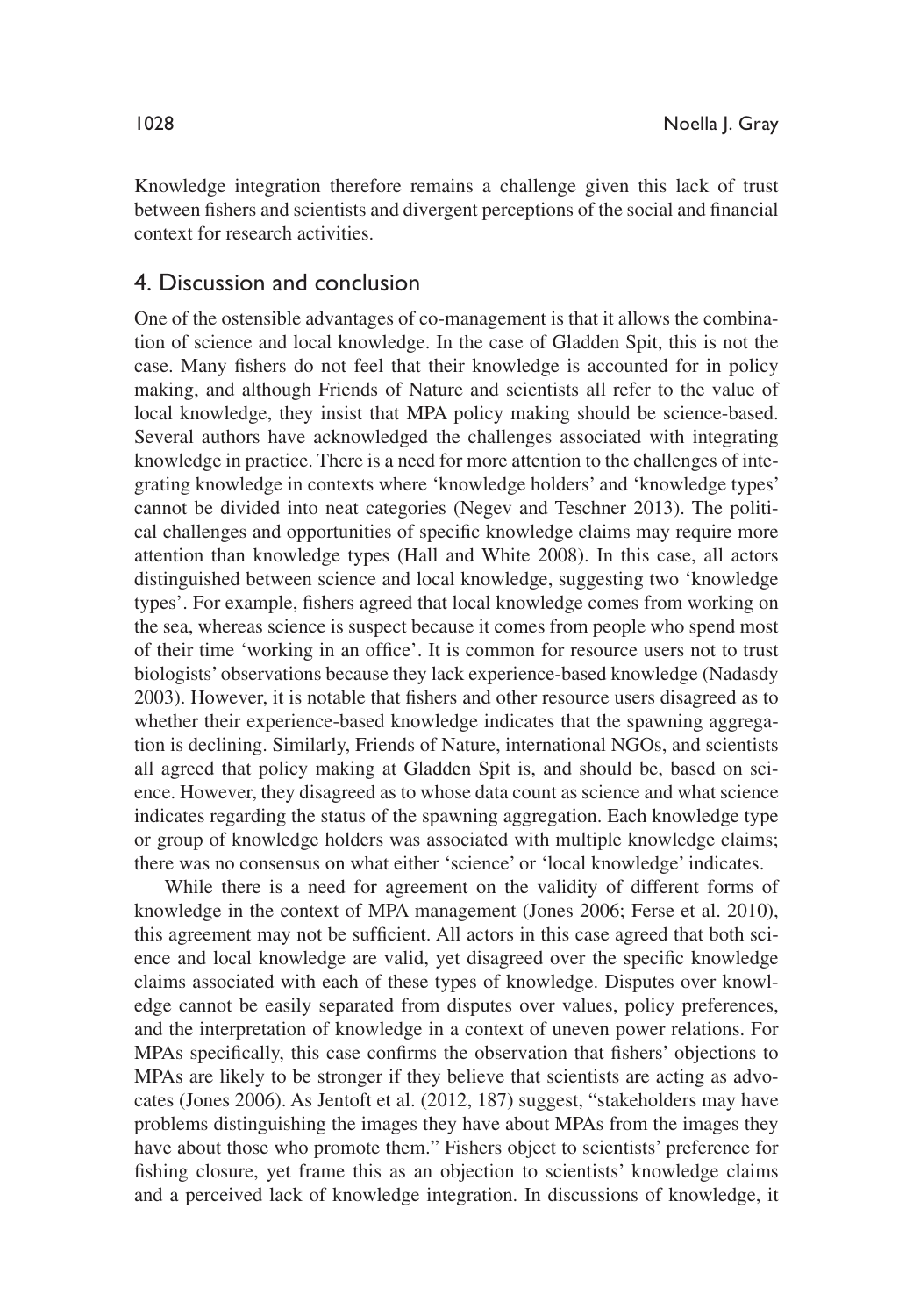is difficult to disentangle epistemological and political claims ([Brosius 2006\)](#page-17-5). By focusing on the potential role of boundary organizations to integrate different types of knowledge, scholars may be overlooking their role in mediating political differences. In some cases, boundary organizations may integrate knowledge, or facilitate joint knowledge production, as a means to develop mutually agreeable policies [\(Robinson and Wallington 2012](#page-20-6)). However, I argue that in order to maintain accountability to different groups, boundary organizations may also forego knowledge integration. In doing so, they mediate the intersection of uncertainty and power relations, a role that deserves more careful scrutiny. Science or 'technical expertise' is typically used to maintain and justify the power of professionals or experts [\(Negev and Teschner 2013](#page-20-11)), and scientists often use uncertainty to justify their policy preferences ([Campbell 2002\)](#page-17-8). Similarly, knowledge integration may subjugate local knowledge and values, reinforcing the interests of scientists and state institutions [\(Nadasdy 1999\)](#page-20-8). In contrast, this case illustrates that a lack of knowledge integration may coincide with a defense of local interests. In a context of scientific disagreement and uncertainty, the policy of maintaining access for traditional fishers can be justified as 'science-based' while also serving the interests of the very fishers who challenge science.

Boundary organizations serve a variety of functions. At a minimum, they enable the creation and use of 'boundary objects,' include actors from both sides of the boundary, and are accountable to two distinct social worlds [\(Guston 1999\)](#page-19-9). They may also facilitate the integration and co-production of knowledge by different groups ([Cash et al. 2006](#page-18-6); [Goldberger 2007](#page-19-10); [Robinson and Wallington](#page-20-6)  [2012\)](#page-20-6), support communication in a context of uncertainty ([White et al. 2008\)](#page-20-4), and facilitate exchange between scientists and fishers [\(Johnson 2010](#page-19-6)). Friends of Nature does not neatly map onto this checklist of criteria. Rather, they accomplish core tasks (maintaining accountability, including actors from both sides of the boundary) only by evading the task of knowledge integration (whether strategically or unintentionally). Friends of Nature collects scientific data (in cooperation with local residents and as trained to by scientists), although several independent scientists dispute their findings. They espouse an ideal of scientifically informed management while also supporting continued access for fishers to the spawning aggregation. The policy of limiting fishing at the spawning site to 'traditional fishers' does not require any consensus on whose data are accurate, what counts as science or local knowledge, or how different sources of knowledge should be integrated and used. Instead, this strategy reflects Friends of Nature's efforts to maintain accountability to groups on either side of the boundary and to mediate conflicts regarding fishing at the spawning aggregation.

If knowledge integration is required for a boundary organization to be effective, then Friends of Nature is not effective. However, success for boundary organizations is typically marked by stability at the boundary and stakeholder satisfaction ([Guston 2001;](#page-19-5) [Leith et al. 2016\)](#page-20-12), not by knowledge integration. In this case, Friends of Nature has been effective at remaining accountable to actors on both sides of the knowledge-policy boundary, maintaining different groups'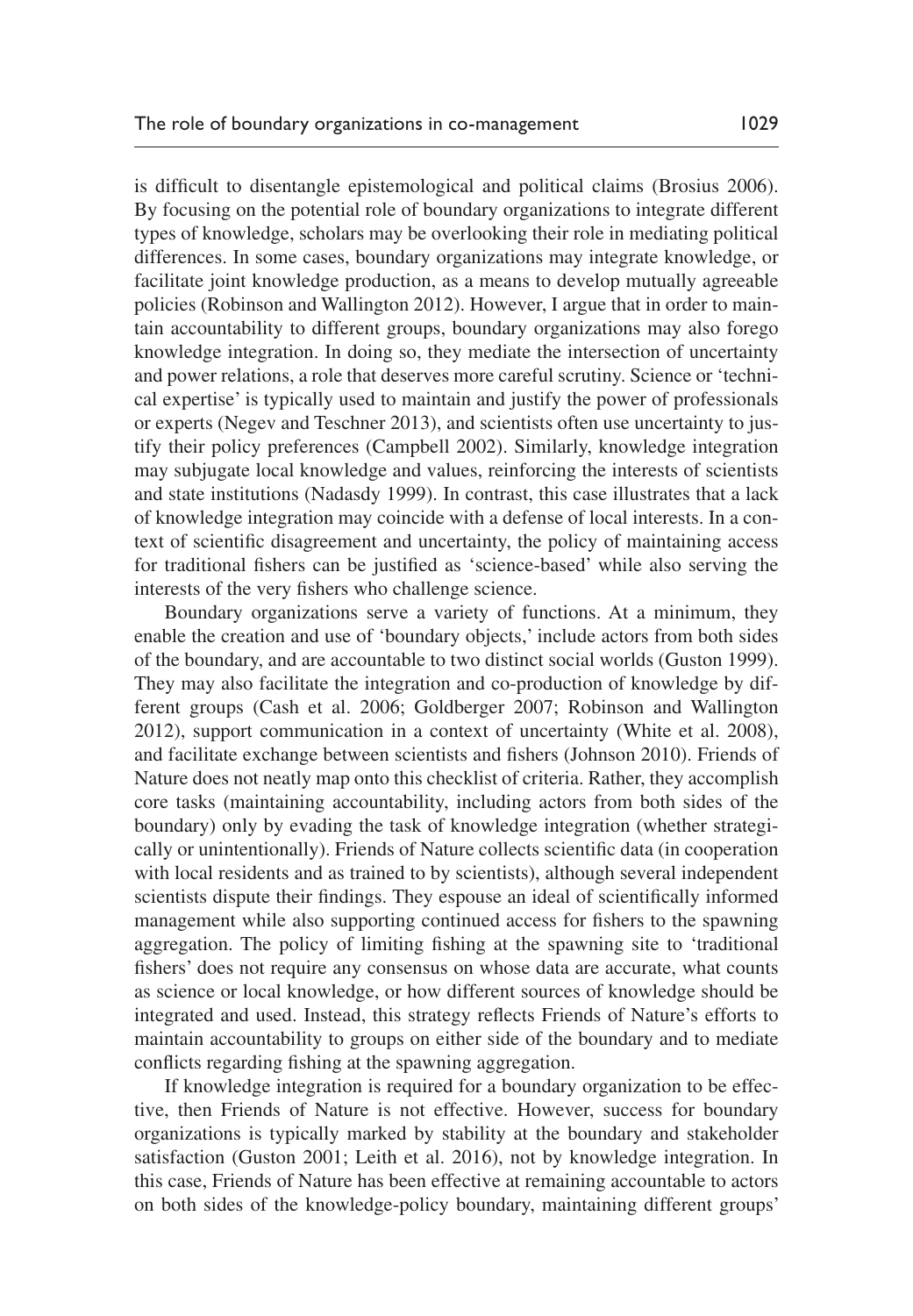support for existing co-management institutions and policies. While there may be cause to expand the definition of success for boundary organizations to include more substantive outcomes beyond 'boundary stability' [\(Leith et al. 2016](#page-20-12)), there is need for further reflection on whether this ought to include knowledge integration in those contexts characterized by multiple knowledge types. In situations where knowledge integration is difficult, owing to mistrust and divergent perspectives on knowledge legitimacy, boundary organizations may nonetheless play an important role in maintaining space for conflicting understandings, agendas, and ways of knowing to co-exist. In the long term, this may enable knowledge integration processes to emerge and facilitate adaptive co-management.

### Literature cited

- <span id="page-17-6"></span>Adams, W. M., D. Brockington, J. Dyson, and B. Vira. 2003. Managing Tragedies: Understanding Conflict over Common Pool Resources. *Science* 302:1915– 1916.<http://dx.doi.org/10.1126/science.1087771>.
- <span id="page-17-7"></span>Agrawal, A. 1995. Dismantling the Divide Between Indigenous and Scientific Knowledge. *Development and Change* 26(3):413–439. [http://dx.doi.](http://dx.doi.org/10.1111/j.1467-7660.1995.tb00560.x) [org/10.1111/j.1467-7660.1995.tb00560.x](http://dx.doi.org/10.1111/j.1467-7660.1995.tb00560.x).
- <span id="page-17-1"></span>Aswani, S. and P. Weiant. 2004. Scientific Evaluation in Women's Participatory Management: Monitoring Marine Invertebrate Refugia in the Solomon Islands. *Human Organization* 63(3):301–319. [http://dx.doi.org/10.17730/](http://dx.doi.org/10.17730/humo.63.3.r7kgd4thktmyf7k1) [humo.63.3.r7kgd4thktmyf7k1](http://dx.doi.org/10.17730/humo.63.3.r7kgd4thktmyf7k1).
- <span id="page-17-2"></span>Ban, N. C., C. R. Picard, and A. C. J. Vincent. 2009. Comparing and Integrating Community-Based and Science-Based Approaches to Prioritizing Marine Areas for Protection. *Conservation Biology* 23(4):899–910. [http://dx.doi.](http://dx.doi.org/10.1111/j.1523-1739.2009.01185.x) [org/10.1111/j.1523-1739.2009.01185.x](http://dx.doi.org/10.1111/j.1523-1739.2009.01185.x).
- <span id="page-17-3"></span>Berkes, F. 2006. From Community-Based Resource Management to Complex Systems: The Scale Issue and Marine Commons. *Ecology and Society* 11(1):45.
- <span id="page-17-4"></span>Berkes, F. 2009. Evolution of Co-Management: Role of Knowledge Generation, Bridging Organizations and Social Learning. *Journal of Environmental Management* 90(5):1692–1702. [http://dx.doi.org/10.1016/j.](http://dx.doi.org/10.1016/j.jenvman.2008.12.001) [jenvman.2008.12.001](http://dx.doi.org/10.1016/j.jenvman.2008.12.001).
- <span id="page-17-0"></span>Bohensky, E. L. and Y. Maru. 2011. Indigenous Knowledge, Science, and Resilience: What Have We Learned from a Decade of International Literature on "Integration"? *Ecology and Society* 16(4):6. [http://dx.doi.org/10.5751/](http://dx.doi.org/10.5751/ES-04342-160406) [ES-04342-160406.](http://dx.doi.org/10.5751/ES-04342-160406)
- <span id="page-17-5"></span>Brosius, J. P. 2006. What Counts as Local Knowledge in Global Environmental Assessments and Conventions? In *Bridging Scales and Knowledge Systems: Concepts and Applications in Ecosystem Assessment*, eds. W. Reid, F. Berkes, T. Wilbanks, and D. Capistrano, 129–144. Washington, DC: Island Press.
- <span id="page-17-8"></span>Campbell, L. M. 2002. Science and Sustainable Use: Views of Marine Turtle Conservation Experts. *Ecological Applications* 12(4):1229–1246. [http://dx.doi.](http://dx.doi.org/10.1890/1051-0761(2002)012[1229:SASUVO]2.0.CO;2) [org/10.1890/1051-0761\(2002\)012\[1229:SASUVO\]2.0.CO;2](http://dx.doi.org/10.1890/1051-0761(2002)012[1229:SASUVO]2.0.CO;2).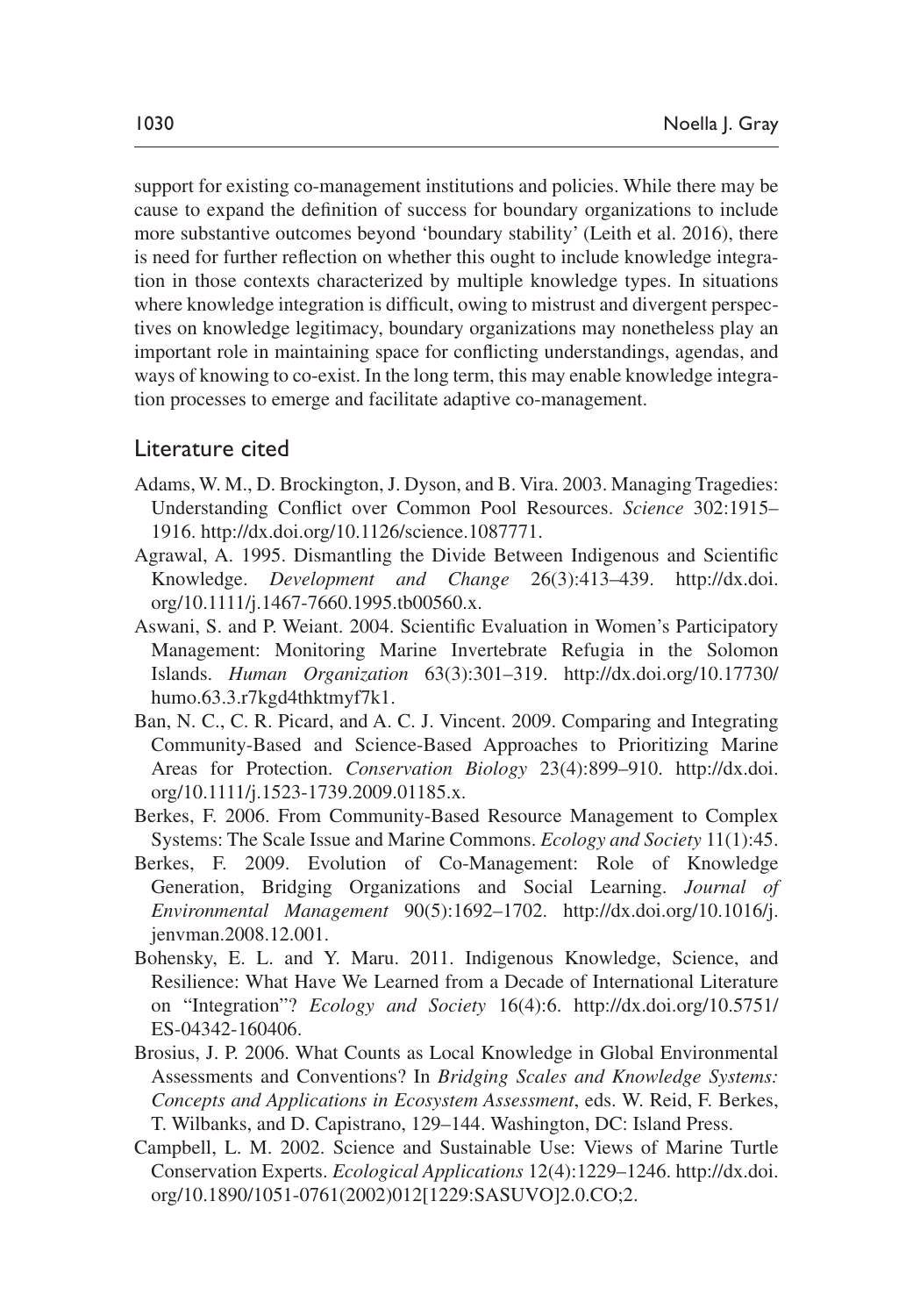- <span id="page-18-5"></span>Carlsson, L. and F. Berkes. 2005. Co-Management: Concepts and Methodological Implications. *Journal of Environmental Management* 75:65–76. [http://dx.doi.](http://dx.doi.org/10.1016/j.jenvman.2004.11.008) [org/10.1016/j.jenvman.2004.11.008](http://dx.doi.org/10.1016/j.jenvman.2004.11.008).
- <span id="page-18-4"></span>Cash, D. W. 2001. "In Order to Aid in Diffusing Useful and Practical Information": Agricultural Extension and Boundary Organizations. *Science, Technology, & Human Values* 26(4):431–453. [http://dx.doi.](http://dx.doi.org/10.1177/016224390102600403) [org/10.1177/016224390102600403.](http://dx.doi.org/10.1177/016224390102600403)
- <span id="page-18-6"></span>Cash, D. W., W. N. Adger, F. Berkes, P. Garden, L. Lebel, P. Olsson, L. Pritchard, and O. Young. 2006. Scale and Cross-Scale Dynamics: Governance and Information in a Multilevel World. *Ecology and Society* 11(2):8. [http://www.](http://www.ecologyandsociety.org/vol11/iss2/art8/) [ecologyandsociety.org/vol11/iss2/art8/.](http://www.ecologyandsociety.org/vol11/iss2/art8/)
- <span id="page-18-11"></span>Charmaz, K. 2000. Grounded Theory: Objectivist and Constructivist Methods. In *Handbook of Qualitative Research*, eds. N. K. Denzin and Y. S. Lincoln, 509–535. London, UK: Sage.
- <span id="page-18-1"></span>Christie, P. and A. White. 2007. Best Practices for Improved Governance of Coral Reef Marine Protected Areas. *Coral Reefs* 26:1047–1056. [http://dx.doi.](http://dx.doi.org/10.1007/s00338-007-0235-9) [org/10.1007/s00338-007-0235-9](http://dx.doi.org/10.1007/s00338-007-0235-9).
- <span id="page-18-12"></span>Claydon, J. 2004. Spawning Aggregations of Coral Reef Fishes: Characteristics, Hypotheses, Threats and Management. *Oceanography and Marine Biology: An Annual Review* 42:265–302.<http://dx.doi.org/10.1201/9780203507810.ch7>.
- <span id="page-18-10"></span>Creswell, J. W. 1998. *Qualitative Inquiry and Research Design Choosing Among Five Traditions*. Thousand Oaks, CA: Sage Publications.
- <span id="page-18-3"></span>Dudley, N., ed. 2008. *Guidelines for Applying Protected Area Management Categories*. Gland, Switzerland: IUCN. [http://dx.doi.org/10.2305/IUCN.](http://dx.doi.org/10.2305/IUCN.CH.2008.PAPS.2.en) [CH.2008.PAPS.2.en](http://dx.doi.org/10.2305/IUCN.CH.2008.PAPS.2.en).
- <span id="page-18-2"></span>Evans, L. S., K. Brown, and E. H. Allison. 2011. Factors Influencing Adaptive Marine Governance in a Developing Country Context: A Case-Study of Southern Kenya. *Ecology and Society* 16(2):21. [http://www.ecologyandsociety.](http://www.ecologyandsociety.org/vol16/iss2/art21/) [org/vol16/iss2/art21/](http://www.ecologyandsociety.org/vol16/iss2/art21/).
- Ferse, S. C. A., M. Máñez Costa, K. Schwerdtner Máñez, D. S. Adhuri, and M. Glaser. 2010. Allies, Not Aliens: Increasing the Role of Local Communities in Marine Protected Area Implementation. *Environmental Conservation* 37(1):23– 34. <http://dx.doi.org/10.1017/S0376892910000172>.
- <span id="page-18-0"></span>Fox, H. E., M. B. Mascia, X. Basurto, A. Costa, L. Glew, D. Heinemann, L. B. Karrer, S. E. Lester, A. V. Lombana, R. S. Pomeroy, C. A. Recchia, C. M. Roberts, J. N. Sanchirico, L. Pet-Soede, and A. T. White. 2012. Reexamining the Science of Marine Protected Areas: Linking Knowledge to Action. *Conservation Letters* 5(1):1–10. [http://dx.doi.org/10.1111/j.1755-263X.2011.00207.x.](http://dx.doi.org/10.1111/j.1755-263X.2011.00207.x)
- <span id="page-18-8"></span>Friends of Nature. 2003. *Gladden Spit and Silk Cayes Marine Reserve Management Plan*. Placencia, Belize: Friends of Nature.
- <span id="page-18-7"></span>Gieryn, T. F. 1999. *Cultural Boundaries of Science: Credibility on the Line*. Chicago, IL: University of Chicago Press.
- <span id="page-18-9"></span>Goetze, T. C. 2009. Protecting Our Resources: (Re)negotiating the Balance of Governance and Local Autonomy in Cooperative Natural Resource Management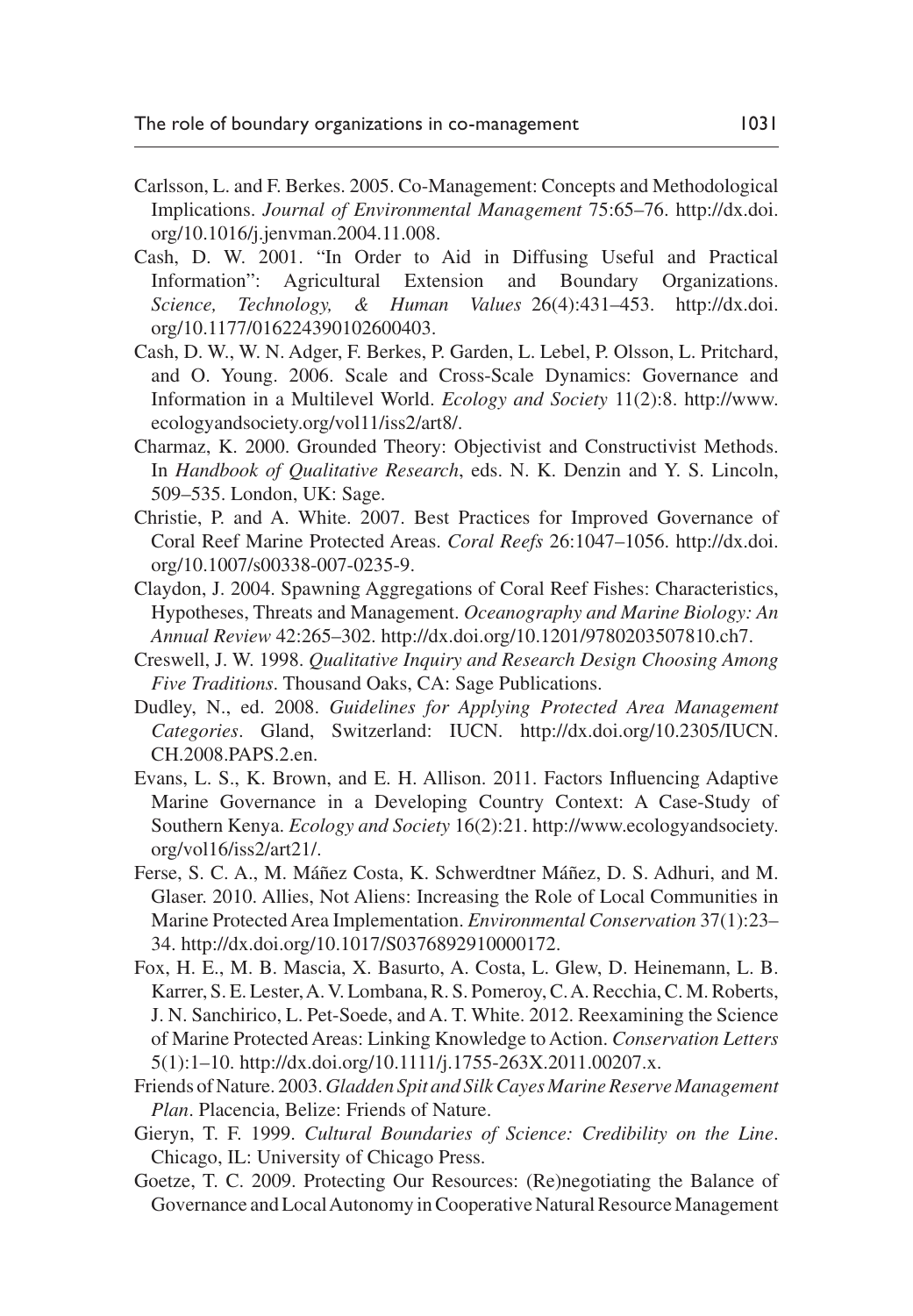in Belize. In *Unsettled Legitimacy: political community, power, and authority in a global era*, eds. S. Bernstein and W. D. Coleman, 129–148. Vancouver, BC: UBC Press.

- <span id="page-19-10"></span>Goldberger, J. R. 2007. Non-Governmental Organizations, Strategic Bridge Building, and the "Scientization" of Organic Agriculture in Kenya. *Agriculture and Human Values* 25:271–289. [http://dx.doi.org/10.1007/](http://dx.doi.org/10.1007/s10460-007-9098-5) [s10460-007-9098-5](http://dx.doi.org/10.1007/s10460-007-9098-5).
- <span id="page-19-11"></span>Government of Belize. 2000. *Fisheries Order – Establishment of the Gladden Spit and Silk Cayes Marine Reserve*. Statutory Instrument No. 68 of 2000.
- <span id="page-19-0"></span>Gray, N. J. 2010. Sea Change: Exploring the International Effort to Promote Marine Protected Areas. *Conservation and Society* 8(4):331–338. [http://dx.doi.](http://dx.doi.org/10.4103/0972-4923.78149) [org/10.4103/0972-4923.78149](http://dx.doi.org/10.4103/0972-4923.78149).
- <span id="page-19-12"></span>Gray, N. J., R. L. Gruby, and L. M. Campbell. 2014. Boundary Objects and Global Consensus: Scalar Narratives of Marine Conservation in the Convention on Biological Diversity. *Global Environmental Politics* 14(3):64–83. [http://dx.doi.](http://dx.doi.org/10.1162/GLEP_a_00239) [org/10.1162/GLEP\\_a\\_00239.](http://dx.doi.org/10.1162/GLEP_a_00239)
- <span id="page-19-9"></span>Guston, D. H. 1999. Stabilizing the Boundary between US Politics and Science: The Role of the Office of Technology Transfer as a Boundary Organization. *Social Studies of Science* 29(1):87–111. [http://dx.doi.](http://dx.doi.org/10.1177/030631299029001004) [org/10.1177/030631299029001004.](http://dx.doi.org/10.1177/030631299029001004)
- <span id="page-19-5"></span>Guston, D. H. 2001. Boundary Organizations in Environmental Policy and Science: An Introduction. *Science, Technology, & Human Values* 26(4):399– 408. <http://dx.doi.org/10.1177/016224390102600401>.
- <span id="page-19-8"></span>Hall, T. E. and D. D. White. 2008. Representing Recovery: Science and Local Control in the Framing of U.S. Pacific Northwest Salmon Policy. *Human Ecology Review* 15(1):32–45.
- <span id="page-19-7"></span>Jasanoff, S. S. 1987. Contested Boundaries in Policy-Relevant Science. *Social Studies of Science* 17:195-230. [http://dx.doi.](http://dx.doi.org/10.1177/030631287017002001) [org/10.1177/030631287017002001.](http://dx.doi.org/10.1177/030631287017002001)
- <span id="page-19-4"></span>Jentoft, S., T. C. van Son, and M. Bjorkan. 2007. Marine Protected Areas: A Governance System Analysis. *Human Ecology* 35(5):611–622. [http://dx.doi.](http://dx.doi.org/10.1007/s10745-007-9125-6) [org/10.1007/s10745-007-9125-6](http://dx.doi.org/10.1007/s10745-007-9125-6).
- <span id="page-19-1"></span>Jentoft, S., J. Pascual-Fernandez, R. De la Cruz Modino, M. Gonzalez-Ramallal, and R. Chuenpagdee. 2012. What Stakeholders Think About Marine Protected Areas: Case Studies from Spain. *Human Ecology* 40(2):185–197. [http://dx.doi.](http://dx.doi.org/10.1007/s10745-012-9459-6) [org/10.1007/s10745-012-9459-6](http://dx.doi.org/10.1007/s10745-012-9459-6).
- <span id="page-19-6"></span>Johnson, T. R. 2010. Cooperative Research and Knowledge Flow in the Marine Commons. *International Journal of the Commons* 4(1):251–272. [http://dx.doi.](http://dx.doi.org/10.18352/ijc.110) [org/10.18352/ijc.110](http://dx.doi.org/10.18352/ijc.110).
- <span id="page-19-2"></span>Jones, P. J. S. 2006. Collective Action Problems Posed by No-Take Zones. *Marine Policy* 30:143–156. <http://dx.doi.org/10.1016/j.marpol.2004.10.003>.
- <span id="page-19-3"></span>Jones, P. J. S. 2014. *Governing Marine Protected Areas: Resilience through Diversity*. New York, NY: Routledge.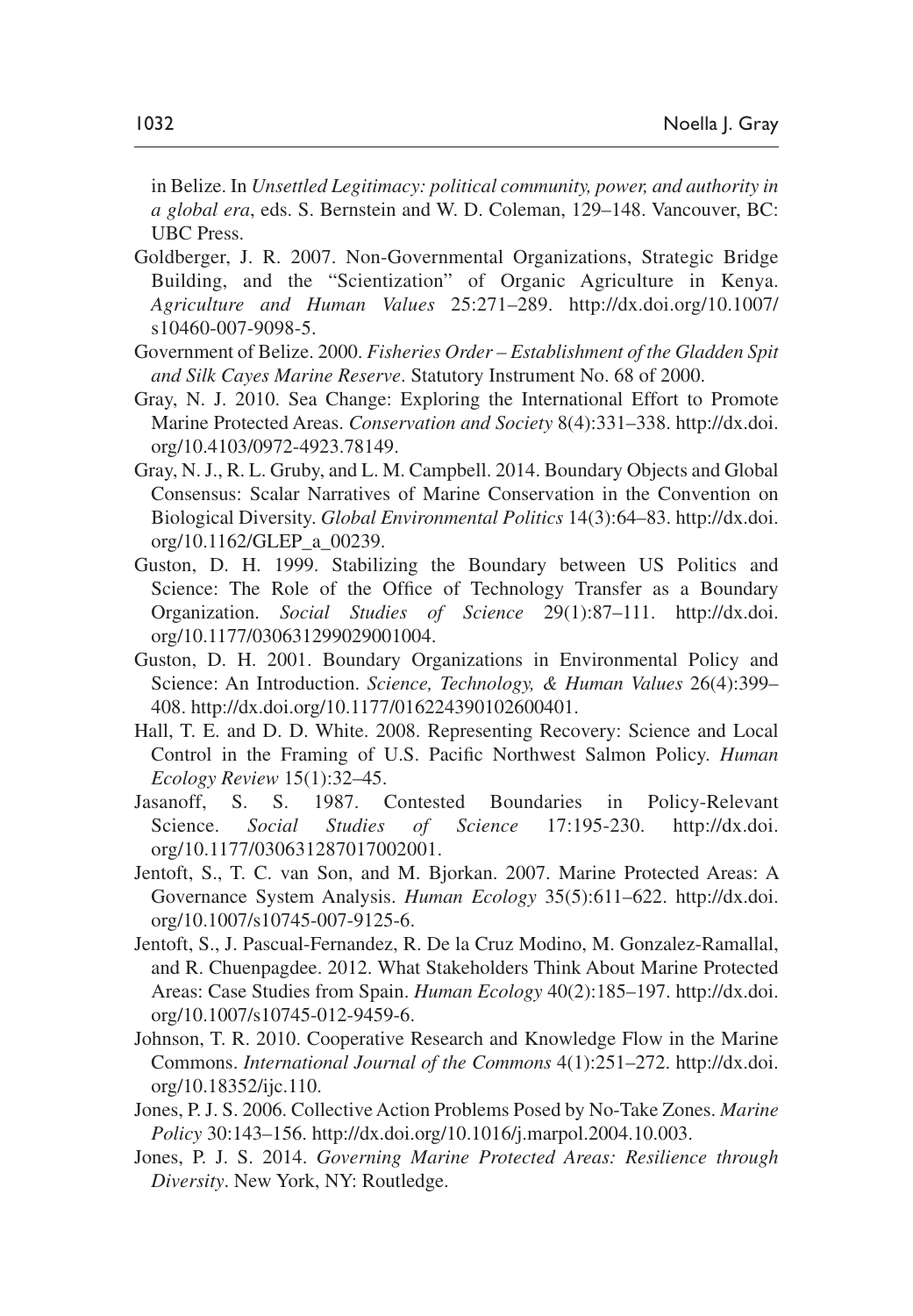- <span id="page-20-12"></span>Leith, P, M. Haward, C. Rees, and E. Ogier. 2016. Success and Evolution of a Boundary Organization. *Science, Technology & Human Values* 41(3):375–401. [http://dx.doi.org/10.1177/0162243915601900.](http://dx.doi.org/10.1177/0162243915601900)
- Moller, H., F. Berkes, P. O'Brian Lyver, and M. Kislalioglu. 2004. Combining Science and Traditional Ecological Knowledge: Monitoring Populations for Co-Management. *Ecology and Society* 9(3):2. [http://www.ecologyandsociety.](http://www.ecologyandsociety.org/vol9/iss3/art2/) [org/vol9/iss3/art2/.](http://www.ecologyandsociety.org/vol9/iss3/art2/)
- <span id="page-20-8"></span>Nadasdy, P. 1999. The Politics of TEK: Power and the "Integration" of Knowledge. *Arctic Anthropology* 36(1/2):1–18.
- <span id="page-20-10"></span>Nadasdy, P. 2003. Reevaluating the Co-Management Success Story. *Arctic* 56(4):367–380. [http://dx.doi.org/10.14430/arctic634.](http://dx.doi.org/10.14430/arctic634)
- <span id="page-20-9"></span>Natcher, D. C., S. Davis, and C. G. Hickey. 2005. Co-Management: Managing Relationships, Not Resources. *Human Organization* 64(3):240–250. [http://](http://dx.doi.org/10.17730/humo.64.3.23yfnkrl2ylapjxw) [dx.doi.org/10.17730/humo.64.3.23yfnkrl2ylapjxw](http://dx.doi.org/10.17730/humo.64.3.23yfnkrl2ylapjxw).
- <span id="page-20-11"></span>Negev, M. and N. Teschner. 2013. Rethinking the Relationship Between Technical and Local Knowledge: Toward a Multi-Type Approach. *Environmental Science & Policy* 30:50–59.<http://dx.doi.org/10.1016/j.envsci.2012.10.011>.
- <span id="page-20-5"></span>Olsson, P., C. Folke, and F. Berkes. 2004. Adaptive Comanagement for Building Resilience in Social–Ecological Systems. *Environmental Management* 34(1):75–90. [http://dx.doi.org/10.1007/s00267-003-0101-7.](http://dx.doi.org/10.1007/s00267-003-0101-7)
- <span id="page-20-13"></span>Patton, M. Q. 1990. *Qualitative Evaluation and Research Methods*. London, UK: Sage.
- <span id="page-20-2"></span>Raymond, C. M., I. Fazey, M. S. Reed, L. C. Stringer, G. M. Robinson, and A. C. Evely. 2010. Integrating Local and Scientific Knowledge for Environmental Management. *Journal of Environmental Management* 91(8):1766–1777. [http://](http://dx.doi.org/10.1016/j.jenvman.2010.03.023) [dx.doi.org/10.1016/j.jenvman.2010.03.023.](http://dx.doi.org/10.1016/j.jenvman.2010.03.023)
- <span id="page-20-6"></span>Robinson, C. J. and T. J. Wallington. 2012. Boundary Work: Engaging Knowledge Systems in Co-management of Feral Animals on Indigenous Lands. *Ecology and Society* 17(2):16. [http://dx.doi.org/10.5751/ES-04836-170216.](http://dx.doi.org/10.5751/ES-04836-170216)
- <span id="page-20-0"></span>Rudd, M. A., M. H. Tupper, H. Folmer, and G. C. van Kooten. 2003. Policy Analysis for Tropical Marine Reserves: Challenges and Directions. *Fish and Fisheries* 4:65–85.<http://dx.doi.org/10.1046/j.1467-2979.2003.00110.x>.
- <span id="page-20-1"></span>Singleton, S. 2000. Co-operation or Capture? The Paradox of Co-Management and Community Participation in Natural Resource Management and Environmental Policy-Making. *Environmental Politics* 9(2):1–21. [http://dx.doi.](http://dx.doi.org/10.1080/09644010008414522) [org/10.1080/09644010008414522.](http://dx.doi.org/10.1080/09644010008414522)
- <span id="page-20-7"></span>Thornton, T. F. and A. M. Scheer. 2012. Collaborative Engagement of Local and Traditional Knowledge and Science in Marine Environments: A Review. *Ecology and Society* 17(3):8.<http://dx.doi.org/10.5751/ES-04714-170308>.
- <span id="page-20-3"></span>Walley, C. J. 2002. 'They Scorn us Because We are Uneducated': Knowledge and Power in a Tanzanian Marine Park. *Ethnography* 3(3):265–298. [http://dx.doi.](http://dx.doi.org/10.1177/146613802401092751) [org/10.1177/146613802401092751.](http://dx.doi.org/10.1177/146613802401092751)
- <span id="page-20-4"></span>White, D. D., E. A. Corley, and M. S. White. 2008. Water Managers' Perceptions of the Science-Policy Interface in Phoenix, Arizona: Implications for an Emerging